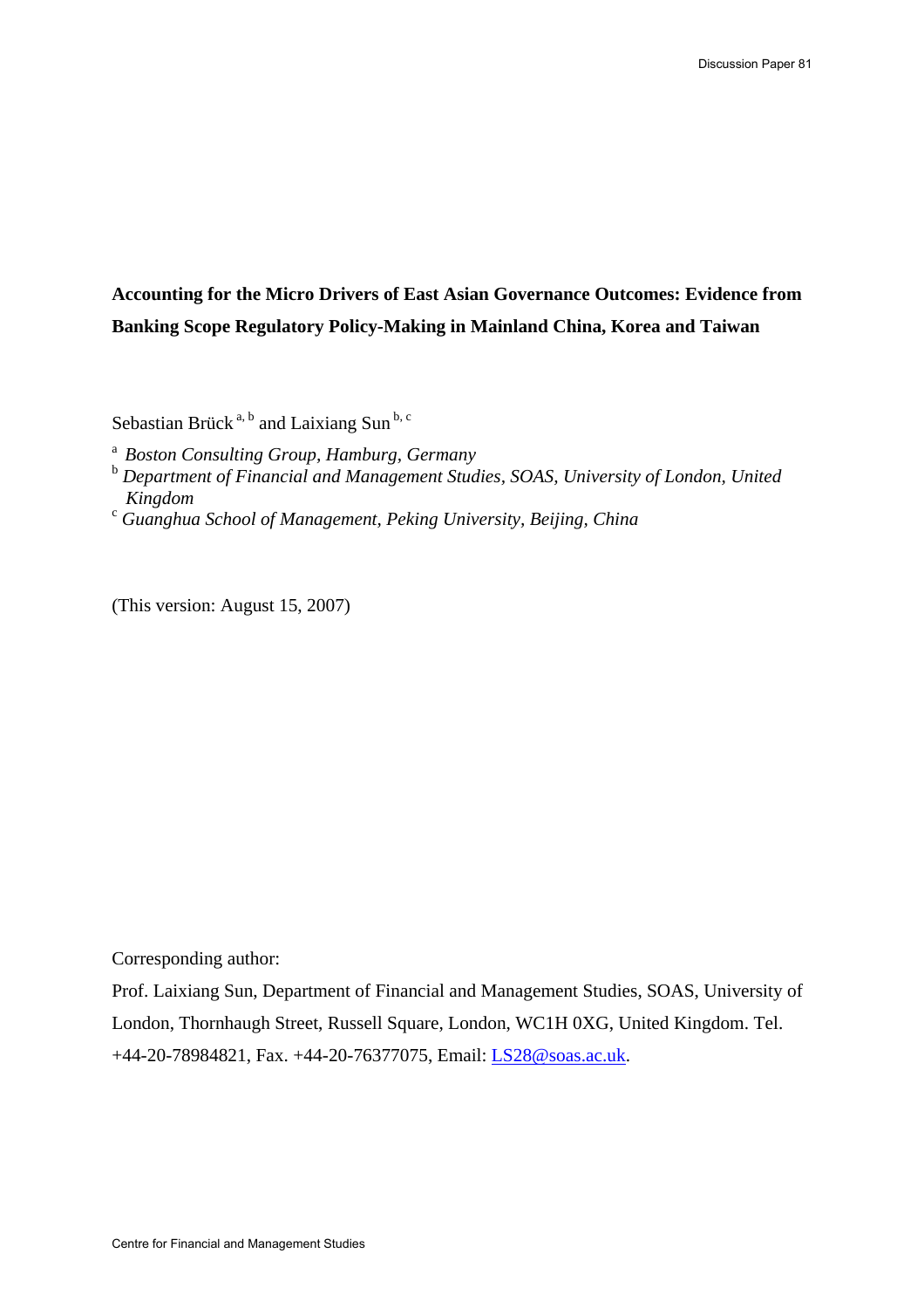# **Accounting for the Micro Drivers of East Asian Governance Outcomes: Evidence from Banking Scope Regulatory Policy-Making in Mainland China, Korea and Taiwan**

## *Abstract*

The existing literature on East Asia's rise to economic prominence has shown a strong focus on state-society relations as the determinants of governance outcomes. This paper proposes to complement the literature with a 'motivations-based analytical framework'. This new framework systematically accounts for the micro drivers of policy-making – actors and their motivations – in addition to conceptualizing the indicated macro governance variables of state policy leadership and societal information and coordination provision. Drawing on case studies of banking scope regulatory policy-making in Mainland China, Korea and Taiwan, the paper illustrates how this comprehensive framework works analytically in the context of East Asia.

**Key Words:** Governance, State-Society Relation, Banking Regulation, Motivation-based Analysis, East Asia.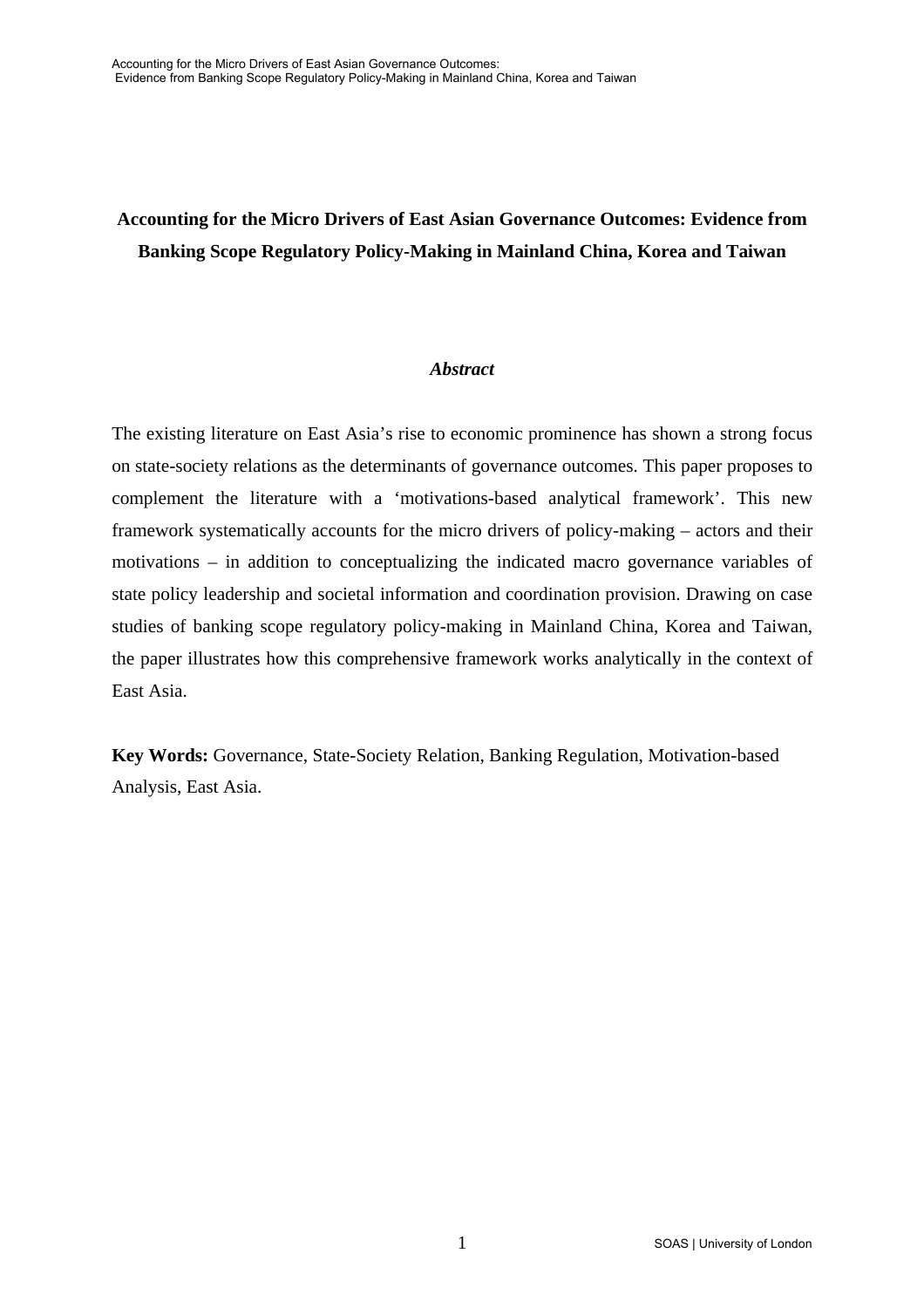#### **1. Introduction**

Recent years have seen growing academic and practitioner interest in the notion of 'governance'. Depending on the specific context in which this term is used, talk about governance acquires different connotations. In fact scholars working in comparative politics, public administration and public policy, and international relations have all used their own specific terminology when discussing issues of governance (Kjaer 2004, 3-7). Furthermore, apart from different connotations within distinct academic fields, there is also a distinction between analyses of governance that focus on the term's positive implications on the one hand (thus defining it and assessing how it works) and those that discuss its normative dimensions on the other hand (thus focusing on how to meet criteria of 'good' or 'effective' governance).<sup>[1](#page-25-0)</sup> The emphasis of this paper is on the positive – not the normative – dimensions of governance and policy-making.

From the perspective of the positive research strand, governance refers to 'the setting of rules, the application of rules, and the enforcement of rules' (Kjaer 2004, 10). Put differently, following this definition, analyzing a country's governance arrangements is tantamount to investigating the basic structures in place to impart overall direction and order onto a society. In a similar vein, Peters and Pierre (2005, 133) define governance as 'the process of making and implementing decisions for a society'. According to them (*ibid*, 2-5, 10-48), this process in turn has a number of dimensions, including a coherent articulation of society's preferences, 'steering' for policy implementation, and accountability.

Crucially, they point out that governance as a dependent variable in this sense is fundamentally determined by two independent variables, that is, 'state' and 'society'. These two independent variables are conceptualized as being inversely correlated and interacting in a non-linear, multiplicative, rather than additive, fashion. Consequently, the highest capacity for effective 'steering' will be achieved when neither state nor society completely dominates the other but both are roughly in balance, with the state providing authority and society generating informational input and coordination.

When surveying the literature on the 'economic miracles' that took place in Japan, Korea and Taiwan in the 1950s-1980s, two lines of thought concerning the governance arrangements that enabled East Asia's take-off can be distinguished. One emphasized the contributions of East Asia's export orientation and market liberalization which we label the 'market friendly' perspective. The other highlighted the role of the state in providing successful development steering and leadership and we mark it the 'state-friendly' perspective. These two seemingly opposed perspectives battled each-other for decades before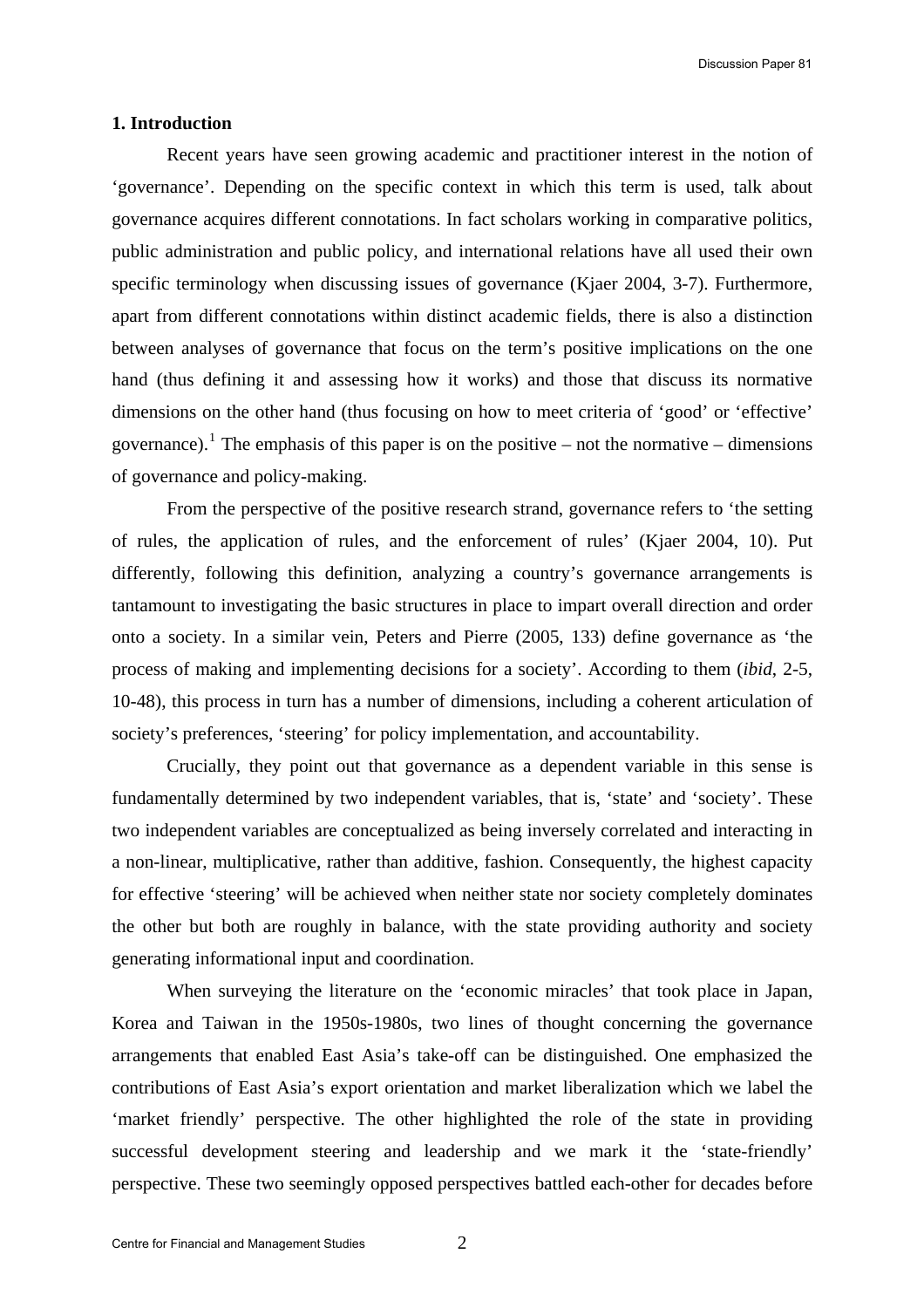#### Accounting for the Micro Drivers of East Asian Governance Outcomes: Evidence from Banking Scope Regulatory Policy-Making in Mainland China, Korea and Taiwan

an analytical synthesis was achieved. This synthesis expresses itself in the nowadays commonly advanced argument that economic development success in East Asia was achieved because 'strong' states were able to lead countries in their quest for development 'without falling into the trap of authoritarian displacement of the market and private enterprise' (Johnson 1987, 164). Put differently, the emerging wisdom holds that the interdependent state-society relations observed in Japan, Korea and Taiwan in the second half of the  $20<sup>th</sup>$ century were critically conducive to effective governance and economic development. The argument is at times extended to other countries, for example mainland China (hereafter, China) after 1978 (e.g., Johnson 1999, 33, 40). Evans (1996) labels the state-society relations associated with such governance configurations a case of 'embedded state-society synergy', which might be the best known term used to describe this type of governance arrangement.

While this emerging wisdom on governance in the context of East Asia's post-war economic success represents a significant scholarly achievement, the heavy reliance of the current literature on such vague macro variables as 'state' and 'society' in accounting for East Asian governance outcomes would imply a serious drawback. Given momentous changes such as the democratization of Korea and Taiwan since the 1980s and tremendous shocks like the 1997 Asian financial crisis, broad references to 'changing East Asian state-society relations', 'changing state-business relations', 'weakened states' and 'strengthened civil societies' abound but they are no longer capable of providing a deep understanding of specific episodes of policy-making. In other words, when it comes to explaining why individual policy initiatives are adopted or thwarted in  $21<sup>st</sup>$  century East Asia, the literature's excessive focus on vague macro variables has shown limited explanatory power.

This paper intends to make progress on this front. It is structured as follows. Section 2 reviews the literature on the governance arrangements and state-society relations associated with the East Asian economic miracle. While the literature reviewed will inevitably be selective, the section reveals the key analytical synthesis that has lately been achieved. That is, the 'market friendly' and the 'state friendly' approaches have now been incorporated into an integrated framework that stresses the contributions of both state and society to East Asian economic development.

Despite this success, Section 2 also argues that the general reliance on macro variables of governance may draw attentions of researchers away from the actual micro drivers of policy-making – actors and their motivations. Drawing on the literature of the political economy of policy-making, Section 3 thus proposes a novel 'motivations-based' microanalysis approach that can be employed to systematically reveal the actors and their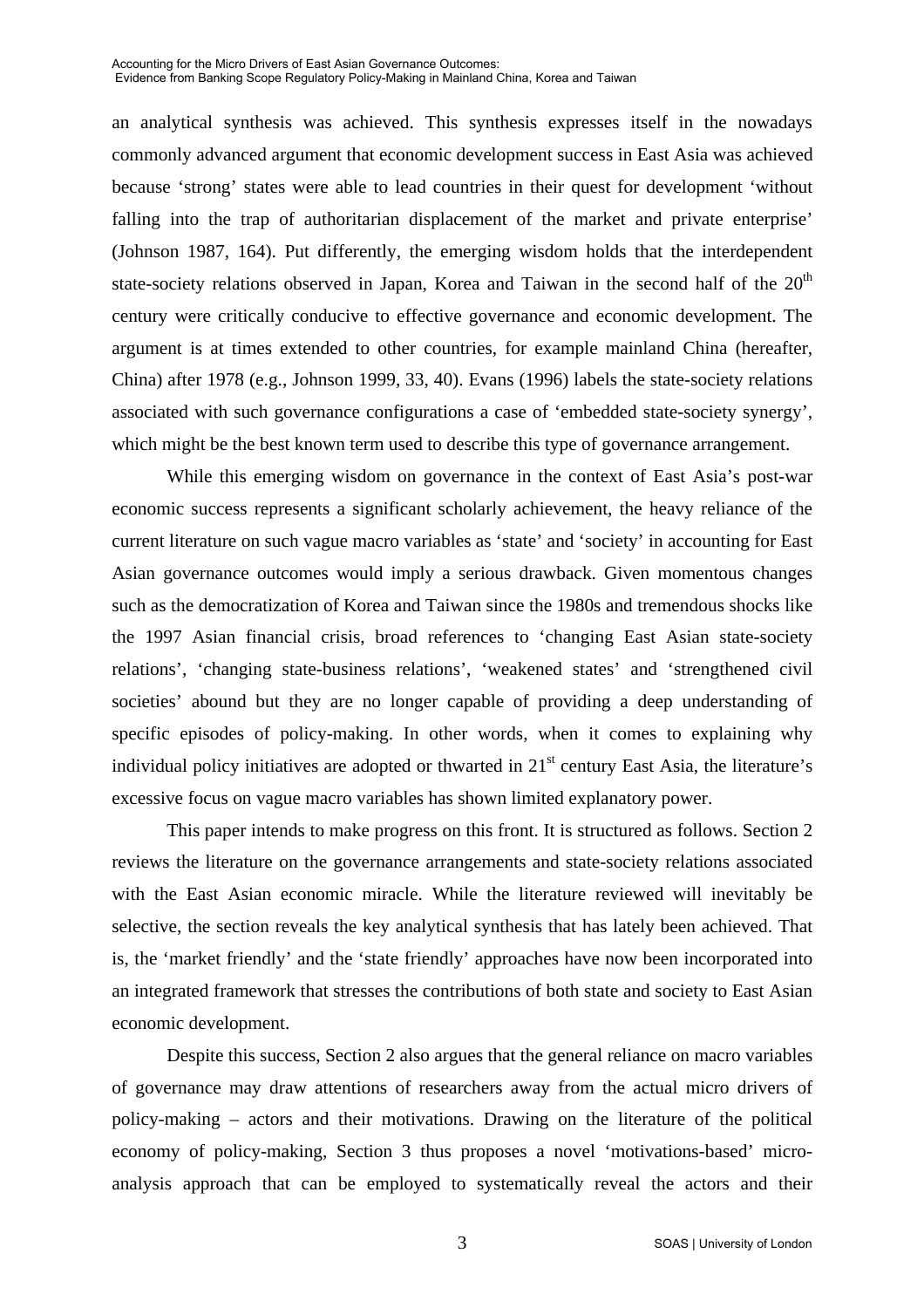motivations in association with specific policy-making episodes. Section 4 then links this approach back to the overall governance literature, thereby forming an integrated analytical framework that works with both macro and micro drivers of governance and policy-making. Section 5 illustrates how this new framework works analytically in the context of recent banking scope regulatory policy-making in China, Korea and Taiwan. Finally, Section 6 presents concluding remarks.

#### **2. Governance, State-Society Relations and the East Asian Economic Miracle**

#### *2.1. A Brief Review of the Literature*

As has been well documented in the literature (cf. Aoki et al. 1997, 1; Chan et al. 1998, 1-2, among others), for many years the debate about East Asia's economic miracle was dominated by two seemingly opposed intellectual traditions. Put simply, one is the 'market friendly' perspective that stresses the importance of East Asia's export orientation and market liberalization in achieving high and persistent growth rates. Following this perspective, other developing countries, for example in Latin America and Sub-Saharan Africa, failed in their quest for development due to their reliance on import substitution and other market unfriendly policies. In connection to the broader governance literature, this perspective puts emphasis on successful development of decentralized decision-making and coordination by elements of East Asian *societies* such as individuals, companies and firm networks.

The other is the 'state friendly' perspective that highlights the active involvement of East Asian governments in industrial policy making and implementation as a pre-condition for the region's economic success. Following this 'governing the market' (Wade 2003) perspective, bureaucratic efforts directed at establishing and maintaining state-owned enterprises (SOEs), picking and nurturing strategic industries and getting key prices 'wrong' (Amsden 1989) all had contributed decisively to East Asian economic take-off. Linking to the notion of the governance process, this perspective therefore emphasizes the importance of the *state* in providing successful developmental steering and leadership.<sup>[2](#page-25-1)</sup>

These two separate traditions dominated the literature for a considerable period of time, often appearing under new terms and labels, yet remaining fundamentally unchanged. For example, the market friendly perspective has also been termed the 'neoclassical' approach to development, whereas the state friendly view has come to be known as the 'developmental state' perspective (Beeson 2003, 26-27; Chan et al. 1998, 1-2; Johnson 1982).<sup>[3](#page-25-1)</sup> Over the years, proponents of either perspective extended and refined their arguments and were debating intensely with the other side over issues such as the occurrence and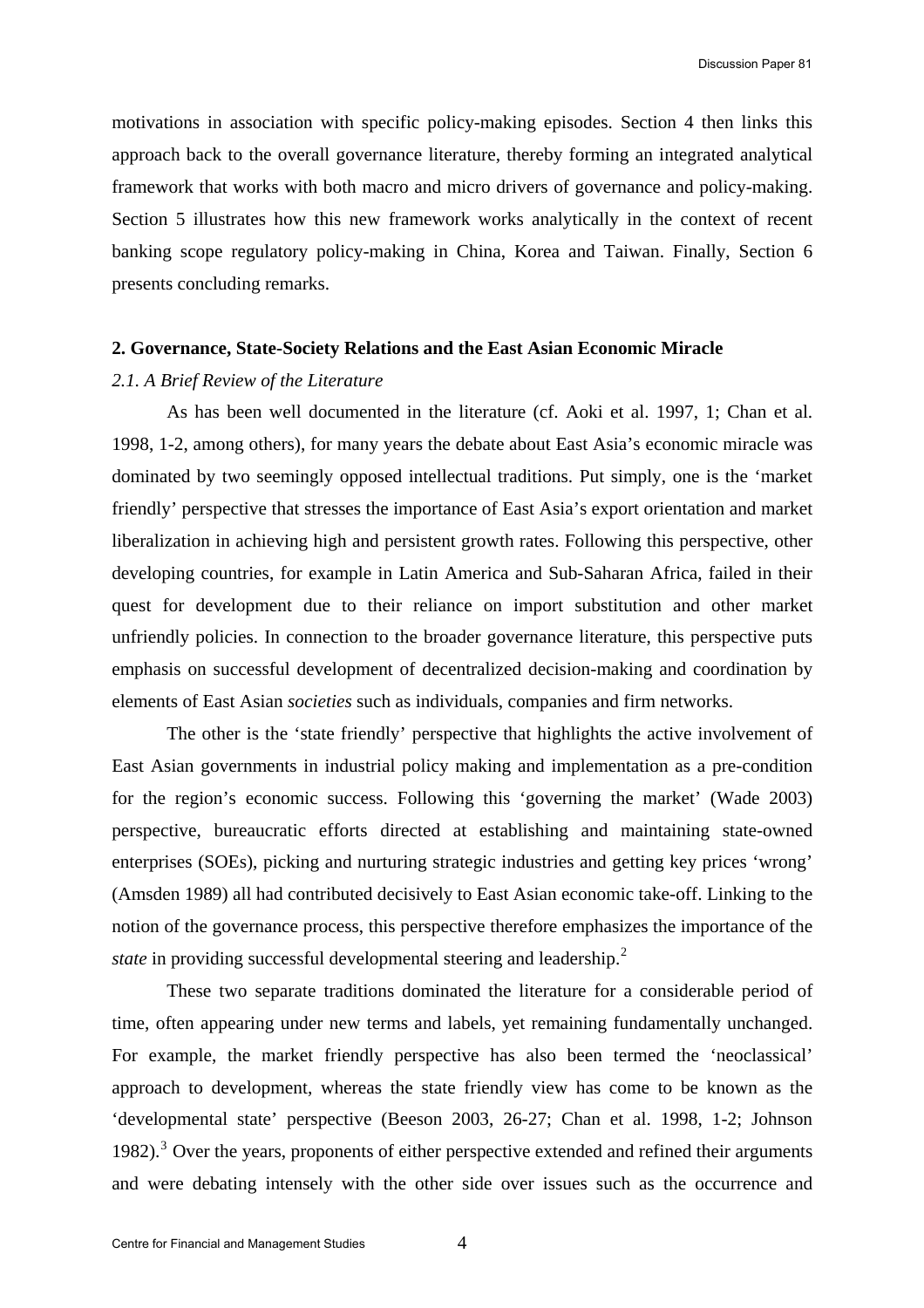severity of market failures that could be observed in recent East Asian economic history and the associated need (or absence of it) for sustained governmental intervention. Eventually, however, as one may have expected, over the last decade or so a reconciliation or synthesis of the market and state friendly perspectives has emerged. According to the reconciled view, both state and society, or planning and markets, played a crucial role in East Asian economic development in the years following the end of the Second World War.

Following this new perspective, while the state proved autonomous, strong and capable enough to provide leadership in the quest for development, it was the synergistic *combination* of governmental structures with entrepreneurs and other societal actors who served important information input, coordination and implementation functions that produced an effective governance and development outcome. Terms such as 'embedded autonomy' (Evans 1995), 'embedded state-society synergy' (Evans 1996), 'governed interdependence' (Weiss 1998, quoted in Leung 2003, 48), 'regimes based on the interaction of specific social sectors and key state institutions' (Pempel 1999, 158), 'market-augmenting planning' (Lim 1981, quoted in Johnson 1987, 141) and 'market enhancement' (Aoki et al. 1997) are adopted to capture the key notion of a fragile, delicate state-society complementarity that is inherent in this new analytic synthesis (also Beeson 2003, 27-28). As examples of such synergistic policy-making, the relevant literature cites East Asian 'policy deliberation councils' that included both government and business representatives as well as state-initiated schemes that provided 'contingent rents' to private firms subject to performance criteria (for example export performance) (Aoki et al. 1997, 22). Thus the latest thinking on the governance structures that made East Asia's miracle possible has come to match the leading thinking on effective governance in general, in that it stresses the multiplicative rather than additive impact of 'state' and 'society' on governance outcomes as noted in the introduction.

While it is presumably premature and simplistic to consider this perspective as constituting a new orthodoxy, $4$  the 'embedded state-society synergy' conceptualization of East Asian governance in the post-war period to some extent has superseded the previous market versus state dichotomy and debate. Indeed, recent studies have suggested that synergistic state-society interactions not only aided East Asia's economic take-off in the second half of the  $20<sup>th</sup>$  century by facilitating the development of agricultural and manufacturing industries but also contributed significantly to preserving high growth rates in the  $21<sup>st</sup>$  century by fostering service sector and information technology growth. For example, O' Riain (2000, 2004) refers to these emerging, high technology governance structures in East Asia (and elsewhere) as 'flexible' or 'networked' developmental states.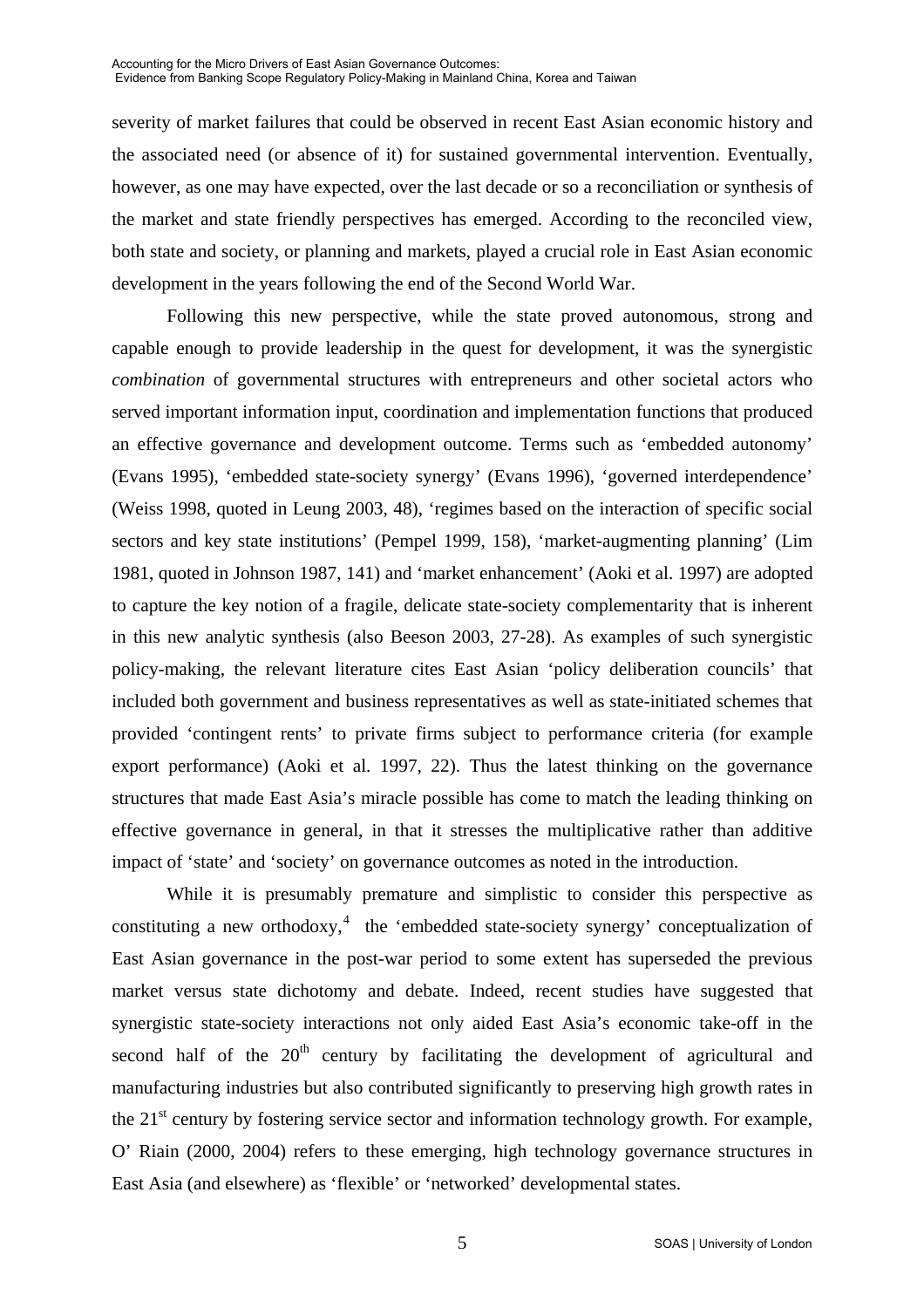Figure 1 summarizes the discussion of the key drivers of effective governance and development in East Asia over the past six decades. While the figure offers a useful abstraction of the discussion so far, one must bear in mind the simplifications inherent in it. As Ding (quoted in Johnson 1999, 60; also compare Cumings 1999, 65; Pempel 1999, 168- 169; Woo-Cumings 1999, 17) argues:

*"In East Asia, the pattern of state-society relations historically differs notably from the modern Western pattern, and the distinctive features of the East Asian pattern do not simply disappear after industrialization or democratization. In East Asia, the states are organizationally pervasive, without clear-cut boundaries. Their powers and functions are diffuse, and they pay little respect to due process. Consequently, the lines between public and private, political and personal, formal and informal, official and nonofficial, governmental and market, legal and customary and between procedural and substantial, are all blurred."* 

Despite these concerns, it is suggested here that some heuristic utility does follow from attempting to delineate the sources of effective governance in East Asia, even if these are (at times) interdependent and difficult to disentangle.

#### *2.2. Shortcomings of the Literature*

The above review indicates that scholars' attention in this literature has focused on accounting for the broad East Asian state-society configurations conducive to effective economic policy-outcomes. In general, this has been an important and instructive exercise, in that the studies and analyses produced in this tradition have provided scholars and policymakers with a sophisticated narrative of how a number of East Asian countries 'made it' and turned rags into riches. Ideally, such narratives will enable future policy-makers in Japan, Korea, Taiwan, China and elsewhere to (continue to) craft sustainable, growth-enhancing initiatives while also equipping governments and societies elsewhere in the world with policy lessons relevant for local development projects.

However, these benefits and strengths of the literature come with a formidable weakness attached. By focusing so exclusively on the macro drivers ('state' vs. 'society', 'bureaucrats' vs. 'business', 'planning' vs. 'markets' etc.) as well as outcomes ('development', 'growth', '[in]equality' etc.) of governance, the cited literature is typically unable to account for *individual policy outcomes*. For example, following the 1997 Asian financial crisis, a range of studies discussed how incremental changes in state-society relations had led to the break-down of effective East (and South-East) Asian governance arrangements. In the case of Korea, it was argued that the increasing influence of local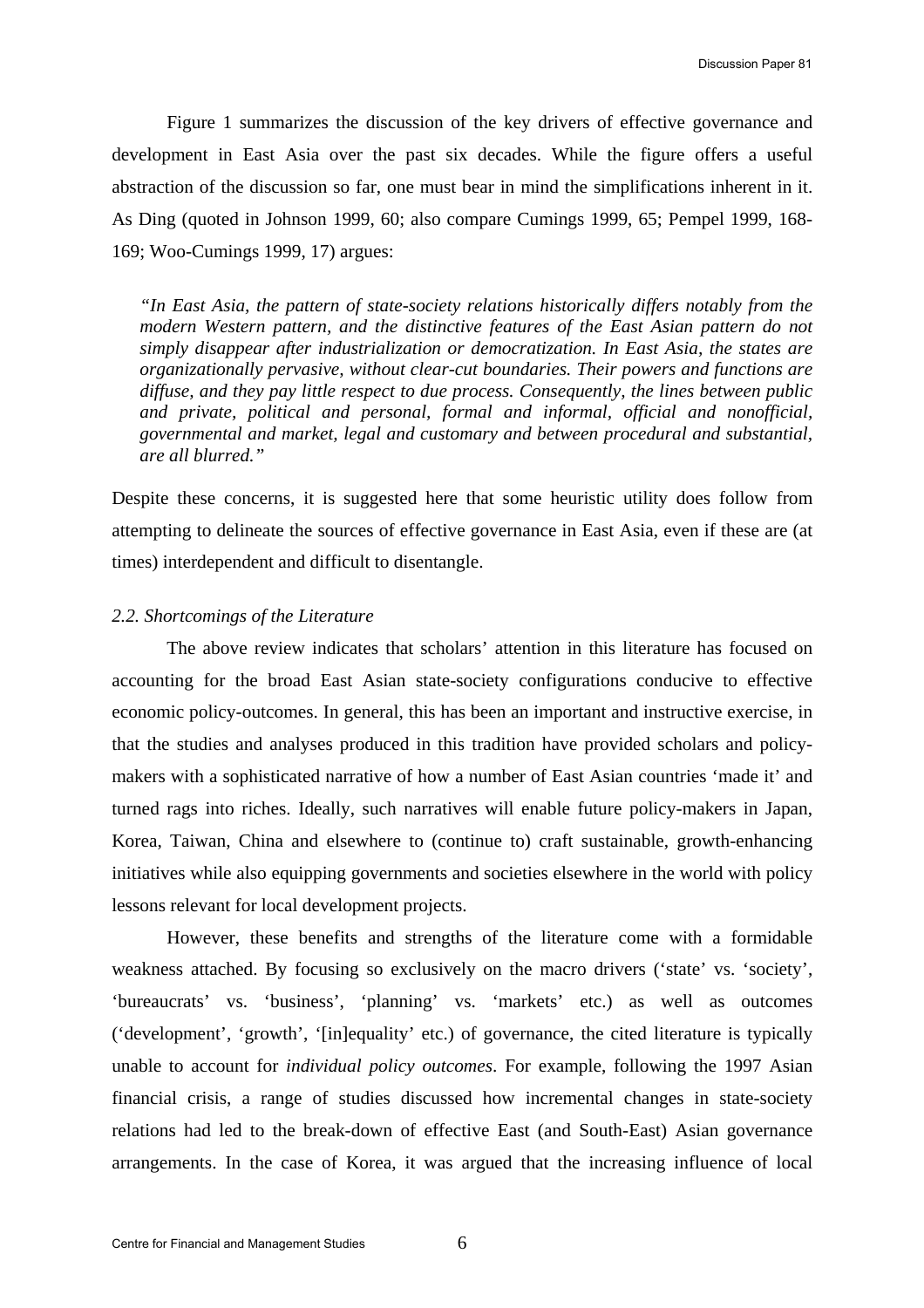conglomerates (the *chaebol*) over policy-making had compromised governmental autonomy and undermined previously effective governance structures. Accordingly, as a necessary though not sufficient condition for recovering from the crisis, state capacity had to be strengthened again vis-a-vis the recalcitrant conglomerates (and, to a lesser extent, labor) (cf. Kim 2003; Leung 2003; Mo and Moon 1999, 2003). Missing in these general discussions, which involved notions of the Korean 'state', 'business' and 'labor', however, were analyses of which specific actors within these broad analytic categories were actually involved in promoting or opposing individual policy initiatives (both of pre- and post-crisis vintage). Furthermore, even if more specific sub-classes of actors were identified, these groups' motivations for (in)action, organizational capabilities as well as access to policy-making often went unaccounted for.

Thus, in short, while the East Asian governance literature excels at providing a macro picture of the drivers and outcomes of governance in a number of East Asian countries, it is often incapable of delivering rich individual narratives of specific policy-making episodes. What kind of analytical framework could one apply to systematically generate such 'micro narratives'?

(See Figure 1 and Table 1)

## **3. Conceptualizing the Micro Drivers of Governance and Policy-Making in East Asia**

One fruitful way to systematically account for the micro drivers of governmental activity is to complement the governance literature on East Asia's economic miracle with the political economy of regulation and policy-making literature. The latter, which rose to prominence in the United States over the course of the 1970s, includes two principal theoretical approaches to policy-making, the so-called 'public' and 'private interest theories of regulation' or policy-making more generally (Noll 1989, 1991; Peltzman et al. 1989). While they differ in their respective emphases, both theories are invoked to explain specific policy-making outcomes by breaking down the macro drivers of governance into their micro analytical constituents - actors and their motivations (Table 1).

## *3.1. The Public Interest Theory of Policy-Making*

Under the public interest theory of policy-making, the state is conceptualized as an impartial arbiter of the overall public's welfare. Put differently, when deciding on new policy initiatives, neutral governmental bureaucrats will weigh the expected costs and benefits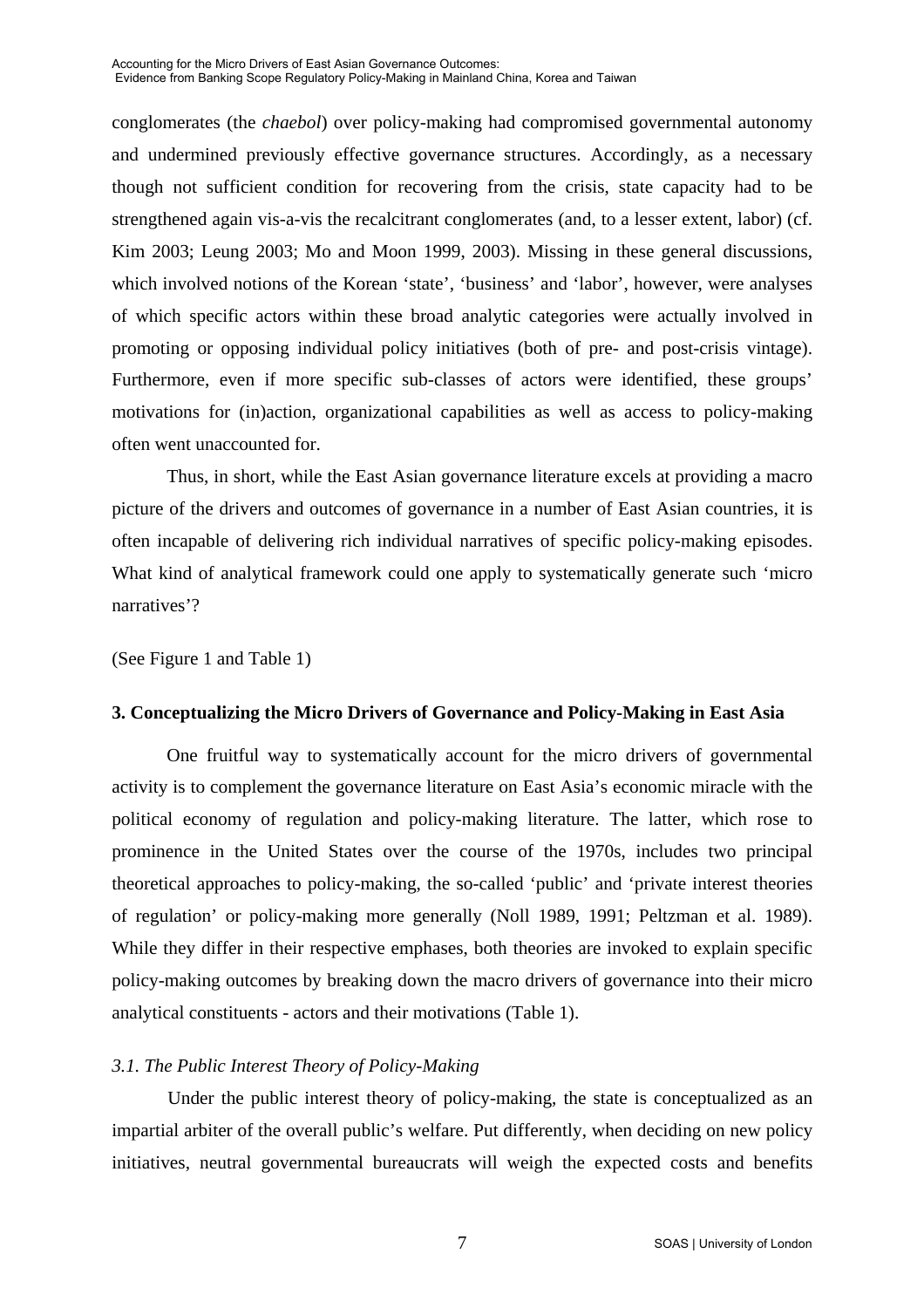associated with various courses of action and then opt for the policy that maximizes the public interest. In the comparatively narrow field of regulatory policy-making, the public interest theory can thus account for both (re)regulation and deregulation outcomes. If, for example, market failures such as missing markets and/or information asymmetries imply that government intervention would yield welfare gains, regulation occurs; if market failures disappear, deregulation may become optimal. The same process can also be seen as driving governmental decision-making in other areas apart from regulatory policy-making, for example industrial policy, fiscal policy and trade policy.

In the case of East Asia, the public interest theory of policy-making, whose basic assumptions correspond closely to the pure 'state friendly' governance perspective discussed in the previous section, captures an important element of the region's post-war development experience (Pempel 1999, 144). Whether one considers the case of Japan, Korea or Taiwan, the bureaucrats in question generally did care about promoting economic growth and development in the second half of the  $20<sup>th</sup>$  century, while their policy successes in this area in turn bolstered their legitimacy for future initiatives (Woo-Cumings 1997, 326-333).

At the same time, the public interest theory of policy-making is open to a number of crucial criticisms. Most importantly, the approach is simplistic or even naive in conceptualizing policy-making as a 'black box', where an impartial bureaucracy rationally processes information and delivers impeccable policy pronouncements. A more realistic perspective on policy-making would consider both other actors relevant to the policy-making process and different incentives and motivations for action. The private interest theory of policy-making aims at delivering on both these counts.

### *3.2. The Private Interest Theory of Policy-Making*

With the private interest theory of policy-making, the black box of government is opened up decisively. Actors now not only encompass governmental bureaucrats but also, depending on the circumstances, groups of self-interest maximizing agents from a country's polity (e.g., members of the executive and judiciary as well as legislators), economy (e.g., producer interest groups) and society (e.g., consumer interest groups). These different groups compete for influence over policy-making to advance their own agenda, for example by engaging in lobbying activities. Again, concerning regulatory outcomes, the private interest theory can account for both regulation and deregulation scenarios. As the fortunes of different group coalitions wax and wane, old regulations will be overturned and new ones introduced.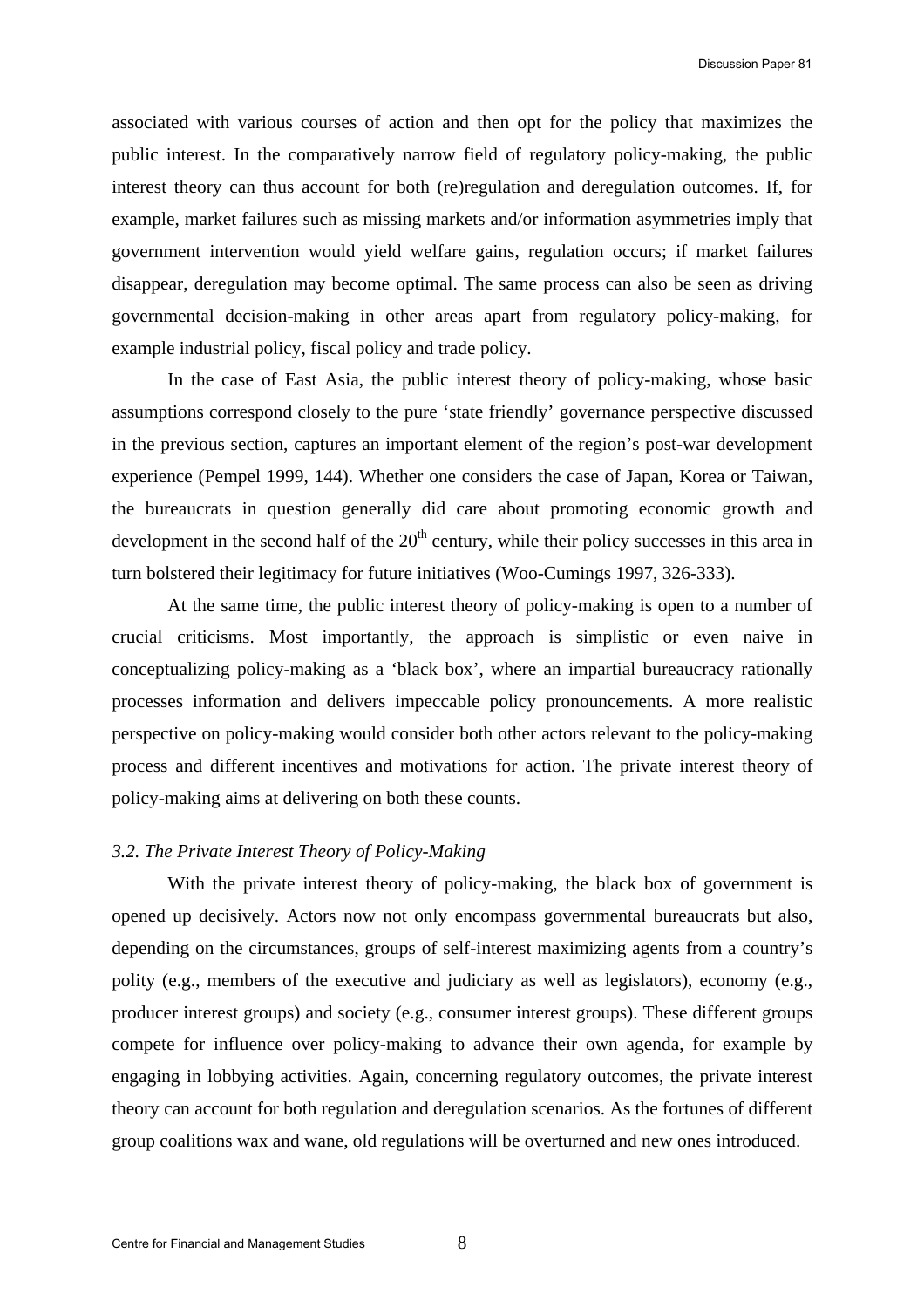Accounting for the Micro Drivers of East Asian Governance Outcomes: Evidence from Banking Scope Regulatory Policy-Making in Mainland China, Korea and Taiwan

Analogous to the case of the public interest theory of policy-making, the private interest theory of policy-making can also be applied to policy initiatives beyond the confines of regulatory policy. Countries' monetary policies, for example, can easily be conceptualized as the outcome of group competition between bureaucrats in favor of price stability and economic interests in favor of more expansionary policies. Importantly, while the private interest theory of policy-making – using the standard methodology of modern microeconomics – views actors as only promoting their own private interests, the resultant policy outcomes do not necessarily hurt the public interest. As with Adam Smith's 'invisible hand metaphor', the information input and coordination functions performed by privately motivated (groups of) individuals can indeed lead to welfare enhancing policy outcomes, rather than invariably implying Pareto-inefficient decision-making (cf. Brück and Sun  $2007a$ ).<sup>[5](#page-25-1)</sup> Having said that, private interest promotion can of course also imply crippling policy 'capture' and public welfare losses.[6](#page-25-1)

It is worth highlighting that in the light of Korea's and Taiwan's democratization since the 1980s and the weakening of Japan's 'iron triangle' of politicians, bureaucrats and business over the 1990s, the private interest theory of policy-making now also captures significant elements of East Asia's political economies. Given politicians' desire for reelection, bureaucrats' quest for legitimacy after the Asian financial crisis and the rise of business, labor and consumer interest groups, picturing policy-making in East Asia as the outcome of self-interest maximizing group competition now seems more appropriate than it would have been three decades ago (cf. Green 1998; Hahm and Plein 1997; Pempel 1999, 144-145, 180-181; Woo-Cumings 1999, 16-17). In terms of the governance framework presented in Figure 1 above, 'society' has been strengthened at the expense of the 'state'.

Nevertheless, despite these strengths in accounting for today's micro drivers of East Asian governance, the private interest theory of policy-making is open to the reverse charges that can be brought against the public interest theory of policy-making. Although not as simplistic and naive as the latter, it still views policy-making through merely one narrow lens and also tends to be excessively cynical in focusing solely on actors' private interests as motivations for action. Clearly, a combination of both theories promises greater analytical sophistication than a simple choice of either the public or private interest theory of policymaking (Kalt and Zapan 1984). How, then, can such a combination be achieved and subsequently applied to yield a deep understanding of specific policy-making episodes?

(See Figure 2)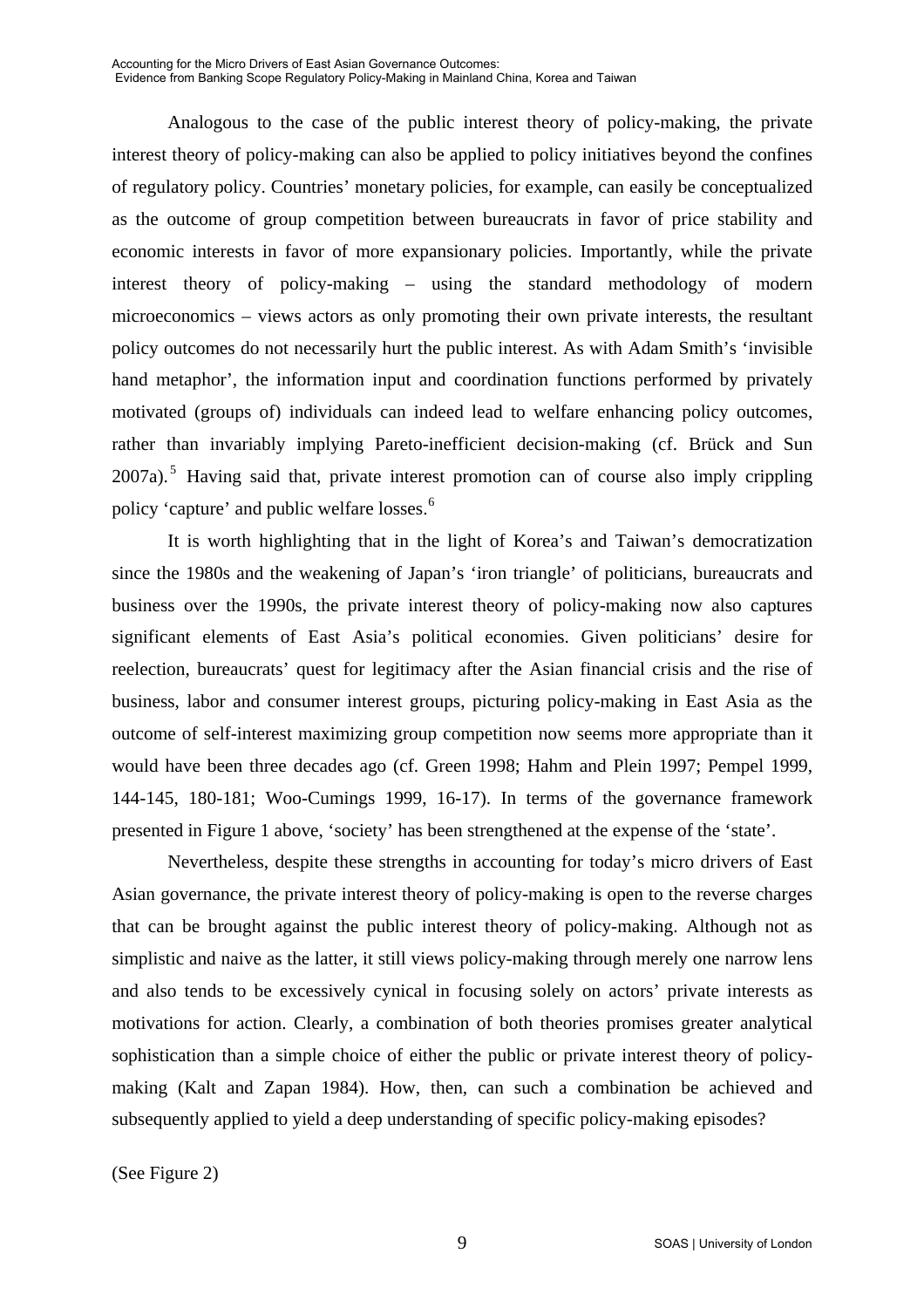#### *3.3. Towards a Unified, Motivations-Based Analytical Framework*

Figure 2 proposes a matrix representation combining the two indicated, central theories of policy-making. The matrix framework is, at a first glance, 'policy players-based' in that the actors in the two spheres of 'state' and 'society' (Table 1) are regarded as key players in the process of policy-making. However, on closer inspection the framework is essentially 'motivations-based' because it focuses analytical attention on not only the precise motivations of competing policy-players, but also the rival motivations faced by a particular set of players (e.g., both public- and private-interests considerations faced by politicians or regulators). In this and the following sections we will illustrate how a systematic application of this motivations-based analytical framework can deliver a better and richer understanding of individual policy-making episodes.

As an initial illustration of how this framework works, let us consider a hypothetical case in which an East Asian government proposed to adopt and implement a new industrial policy scheme to promote high-tech electronics manufacturing via the provision of infrastructure, equity financing, tax breaks, R&D assistance, and other supporting measures.<sup>[7](#page-25-1)</sup> According to both the row and column measurements of the matrix, to gain a comprehensive understanding of why the new policy scheme had emerged requires answering two key questions as specified below.

Firstly, given the strong tradition of beneficial, social welfare-oriented intervention by Japanese, Korean and Taiwanese policy-makers in the 1950s-1980s and the associated insight that the state 'matters' in East Asia, what could be the public interest cost-benefit trade-off the relevant governmental bureaucrats had in mind when proposing the new policy? In other words, assuming that bureaucrats decided on the new policy purely on the grounds of public interest maximization, what expected payoff calculations influenced their eventual policy choice (for a general discussion of such governmental intervention see Chang 1994, 7-12; Posner 1974, 336)? By analyzing primary data sources (such as interviews with local officials, politicians, industry representatives, academics etc.) as well as a range of domestic and international secondary data (including newspaper, magazines, trade publications, academic works etc.), it should be possible to get an adequate 'feel' for the cost-benefit tradeoff at hand.

Continuing the 'row' analysis, a governmental bureaucracy keen on expanding the local high-tech electronics industry may think that support for local high-tech firms will bring public interest benefits in the form of future national income growth, employment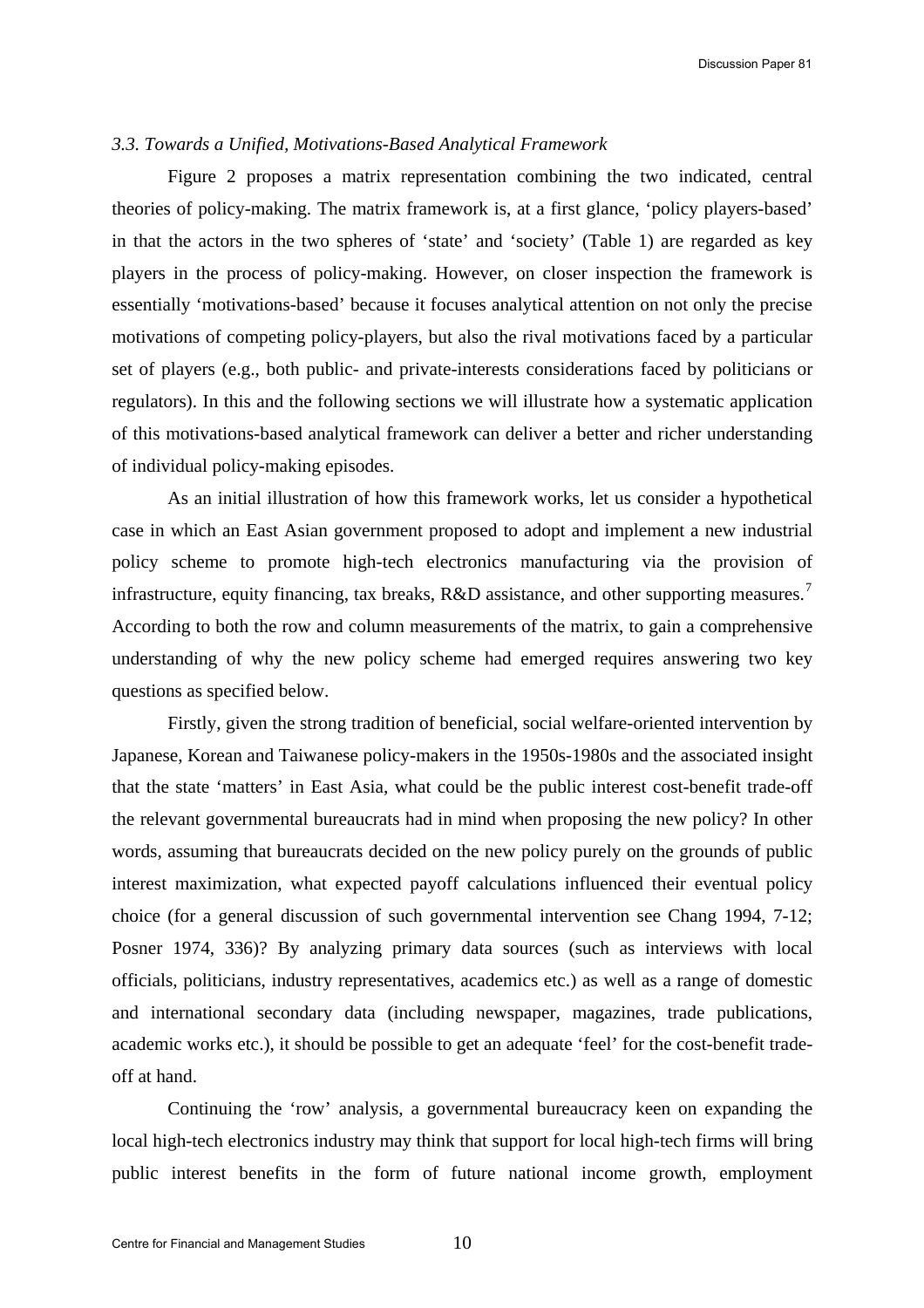Accounting for the Micro Drivers of East Asian Governance Outcomes: Evidence from Banking Scope Regulatory Policy-Making in Mainland China, Korea and Taiwan

opportunities, tax receipts and a contribution to national defense capabilities. At the same time, there may also be public interest costs such as the need for tax outlays in the present to finance incentives packages and R&D assistance and potential environmental concerns. Depending on how policy-makers weigh these expected costs and benefits, the public interest trade-off associated with the new industrial policy scheme in question will either be positive or negative (i.e. the row measurement of Figure 2). Given the government's support for the new industrial policy scheme in this hypothetical case, the trade-off is presumably positive.<sup>[8](#page-25-1)</sup>

Secondly, recognizing that even East Asian bureaucrats do not always further the public interest and that, moreover, other actors also typically matter to the policy-making process, an application of the private interest theory of policy-making (i.e., the 'column' analysis of Figure 2) requires the analyst to start with identifying the actors relevant to the specific policy-making initiative under consideration, including those located in the polity (e.g., the top level executive, legislators, bureaucrats and/or members of the judiciary) and in the economy and society more generally (e.g., producer, consumer and investor interest groups).

Next, the analyst will have to determine the incentives these different groups faced regarding the policy initiative in order to account for its origin. Thus, what groups of actors supported the scheme? Why did they support it, assuming that they acted as rational selfinterest maximizers? What groups opposed the policy? Why did they oppose it? Subsequently, for gauging different groups' ability to influence the policy-making process, the analyst will have to consider such variables as these groups' organizational capabilities and access to the inner circles of government.<sup>[9](#page-26-0)</sup> Subsequent to analyzing different actors' preferences, organizational capabilities and access to decision-making, again via primary and secondary data analysis, the analyst can then gauge whether the relevant 'balance of interests' in a country was in favor of or opposed to the policy scheme under consideration (cf. Frieden 1991, 450; Haggard and Maxfield 1993; Peltzman et al. 1989, 48-49 for a similar discussion).

Presumably, the relevant actors in the 'column' analysis were the political top executive, legislators, bureaucrats, pressure groups representing high-tech firms and, potentially, other groups representing the interests of environmentalists or other concerned parties. In terms of likely preferences, one may surmise that the political top executive and a majority of legislators were in favor of an industrial policy proposal that could strengthen local competitiveness, thereby boosting growth, employment and tax prospects. Lobbying (in the form of political donations, post-public service job offers<sup>[10](#page-26-0)</sup> and/or outright corruption) by high-tech industry pressure groups would have further bolstered this support. At the same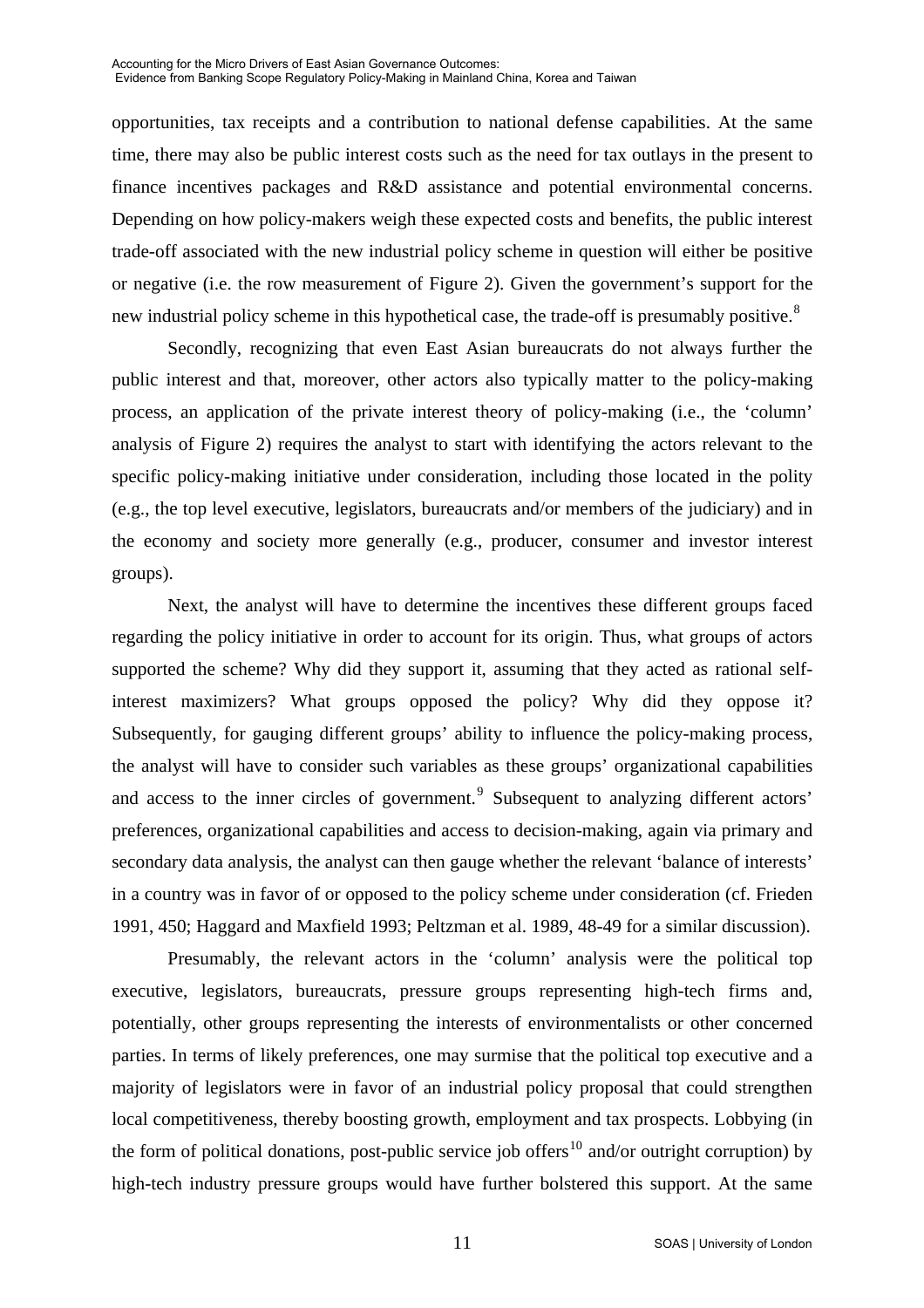time, bureaucrats from other ministries whose budgets may have been cut to finance the new policy initiative could have opposed any redirection of funds. Similarly, environmentalists and legislators associated with an environmental agenda could have been opposed to any large-scale industrial upgrading projects.

Concerning organizational capabilities and access, an a priori intuition may be that the supporters of the new industrial policy initiative were privileged in the political decisionmaking process, due to the comparatively large expected gains available to industry and the resulting intensity of the latter's lobbying. However, by engaging the media and overall public opinion, environmental protection groups and other organizations opposed to the promotion of high-tech industries could still have been able to pose considerable resistance to the new scheme. In the end, only a careful, differentiated assessment of different groups' lobbying capabilities will reveal the actual balance of interests (either in favor of or opposed to the policy initiative – as measured by the column vectors of Figure 2) that prevailed in the example of policy-making considered here.

Having established the outcome of the state's cost-benefit analysis of a given policy initiative under the public interest theory of policy-making as well as the balance of interests associated with the same policy under the private interest theory of policy-making, it is then possible to place the policy scheme in one of the four quadrants depicted in Figure 2. Taking the case developed above as an example, if the state deems the new industrial policy scheme to be in the public interest while the relevant balance of interests overall is in favor of the initiative, the 'policy-making scenario' that accounts for the new initiative corresponds to quadrant 'A' in the figure. Alternatively, uniform resistance to the scheme results in policymaking scenario 'D' (that is, the new policy initiative is rejected). Quadrants 'B' and 'C' represent the most interesting cases, in which public interests and private interests are at loggerheads in either case, with uncertain consequences for policy-making.

In summary, the key value of applying the motivations-based analytical framework consists in its systematic exposition of the actors and motivations underlying a given policy initiative. In the burning glass of the public and private interest theories of policy-making, the micro drivers of governance are revealed to the analyst. Thus, policy shifts or reorientations no longer have to be simply labeled as a result of a 'weakening of state power', 'a rise in business influence' or the 'growing influence of civil society'. Instead, specific actors and their associated motivations are pinpointed and spelled-out in detail, so as to provide a rich understanding of a given policy episode. How, then, can these micro variables be connected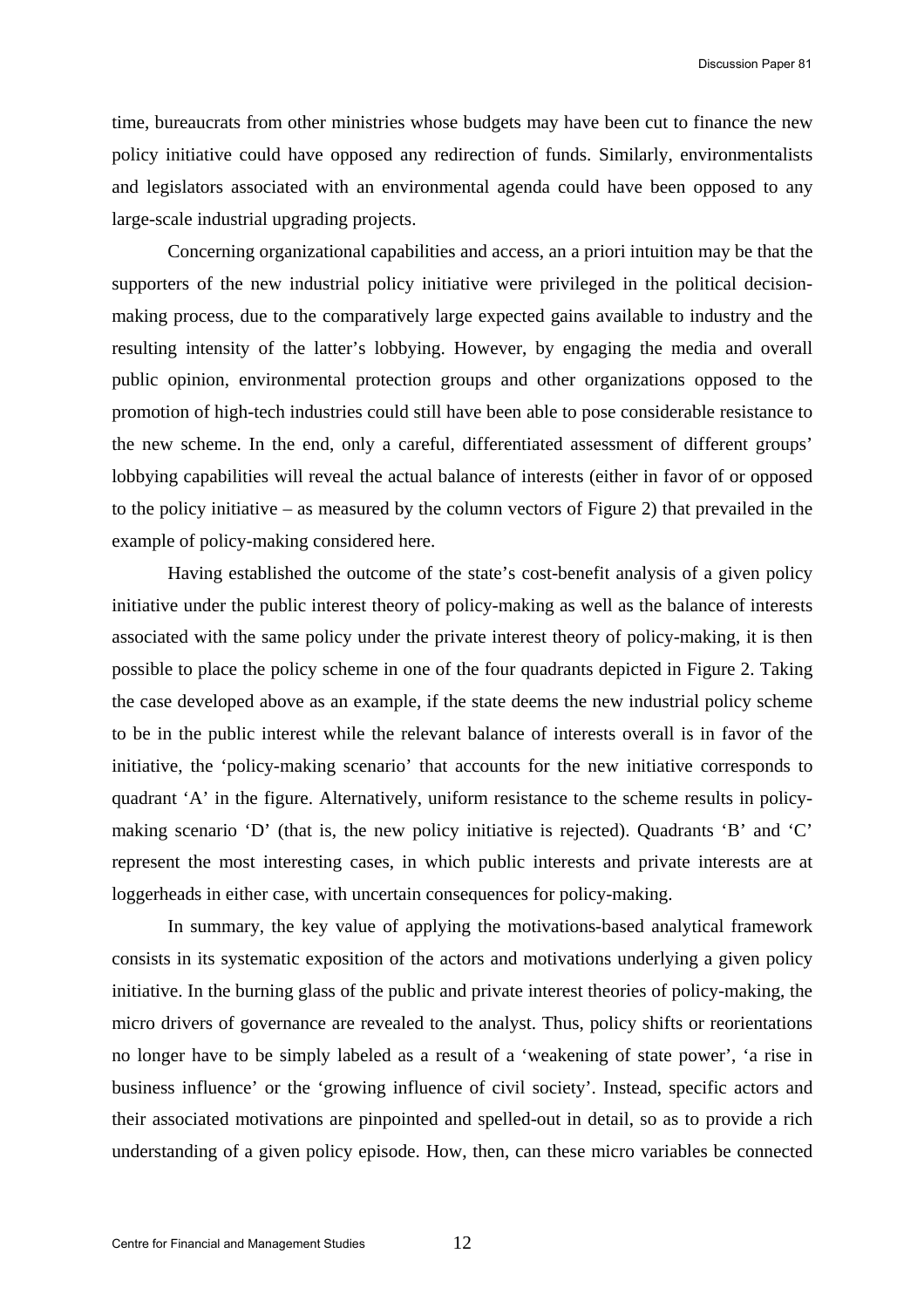back to the larger macro variables typically invoked to account for governance outcomes in East Asia?

## **4. Connecting the Macro and Micro Drivers of Governance and Policy-Making in East Asia**

We are now in a position to build on and extend the original framework shown in Figure 1 that implicitly underlies most publications on the governance arrangements characteristics of the East Asian economic miracle. Figure 3 suggests a conceptual match and inter-exchange between the governance literature reviewed in Section 2 and the political economy literature assessed in Section 3.<sup>[11](#page-26-0)</sup> The left-hand side of the vertical line of dashes in Figure 3 basically portrays the by now familiar macro drivers of governance outcomes in East Asian countries such as Japan, Korea and Taiwan, namely, 'states' (referring to public welfare maximizing governments) and 'societies' (denoting various groups of self-interest maximizing actors as indicated by the political economy literature). As discussed in Section 2, a number of authors now share the view that a configuration of roughly balanced statesociety relations ('embedded state-society synergy') offers the greatest hope for governance arrangements conducive to economic development, in that such configurations combine the state's leadership and collective vision with society's rich information input and superior, market-based coordination functions.

On the right-hand side of the diagram, the discussion provided in Section 3 is now summarized. In the light of the insight that mere reference to the macro drivers of governance does not serve to elucidate the political-economic scenarios underlying individual policy choices, the discussion in the previous section has shown how the micro level actors and motivations central to the public and private interest theories of policy-making roughly correspond to the macro variables of 'state' and 'society' prominent in the governance literature. Systematically applying the motivations-based analytical framework depicted in Figure 2 thus explicitly serves to elucidate the detailed workings of policy-making under conditions of 'embedded state-society synergy', that is, when both 'state' and 'society' play key roles in governance. The next section will further illustrate these integrated considerations with an empirical example drawn from recent developments in East Asian financial sector regulation.

(See Figure 3 and Table 2)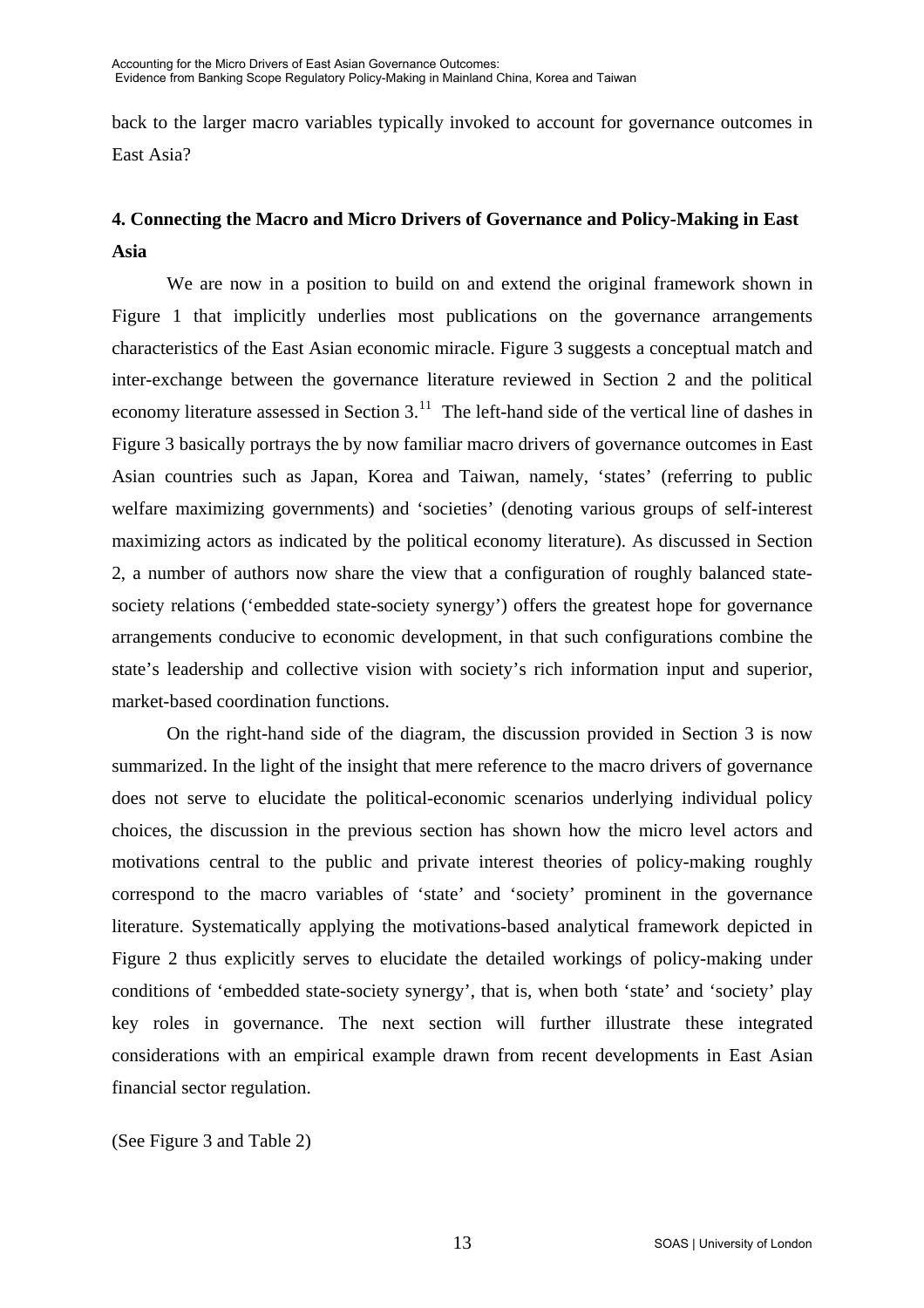Discussion Paper 81

## **5. Evidence from Banking Scope Regulatory Policy-Making in China, Korea and Taiwan**

### *5.1. Background*

Over the past two decades, financial sector regulators in Western Europe, North America and Japan have taken an increasingly liberal approach to regulating commercial banks' permissible *business scope*. In other words, while in the past commercial banks were forced by policy-makers and regulators to focus on deposit collection and loan extension (in particular in North America), they are nowadays mostly free to move into investment banking (including securities underwriting, trading and brokerage), asset management (including hedge fund and private equity business) as well as insurance services, giving rise to a form of financial intermediation known as integrated financial services provision (IFSP). On an organizational level, the result of such deregulation and liberalization over the course of the 1990s has been the emergence of giant diversified American, European and Japanese financial holding companies and universal banks such as Citigroup, HSBC, BNP Paribas, ING, Deutsche Bank, UBS and Mizuho whose assets customarily exceed one trillion US dollars and whose net incomes tend to dwarf the gross domestic product of entire countries such as Bulgaria, Ecuador, Libya or Sri Lanka (Ferran and Goodhart 2001, 2; Jackson and Symons Jr. 1998, 1-2; Koguchi, 7; Sheah and Sun 1999, 71-73).

The seemingly policy-prompted rise of this new breed of giant financial conglomerates has led some authors to assert the growing importance of industrial policy-making in advanced economies, including the US.<sup>[12](#page-26-0)</sup> As Woo-Cumings (1999, 30; emphasis added) points out:

*"It may be that, for all the triumphalist talk about the Anglo-Americanization of the global economy at the end of the 1990s, the United States is coming to resemble Japan rather more than less. [...] [Thus] the state in service of oligopoly also characterizes the new American political economy in the late 1990s, as antitrust legislation gives way to government-sanctioned merger of large manufacturing firms to expand America's global market share (as in the merger of McDonnell-Douglas and Boeing, to become the megaaircraft manufacturer); government-brokered international cartels in semiconductor chips agreed to in August 1996 [...] and the rise of 'universal banking' in the United States, as in Europe and Japan, which has eroded the Glass-Steagall prohibitions against mixing commercial and investment banking."*

In the East Asian context, countries other than Japan have reacted differently to the emergence of financial sector conglomerates. On the one hand, Korea and Taiwan followed the lead of advanced industrial nations and passed Financial Holding Company Laws in 2000 and 2001 respectively to allow local financial institutions to engage in cross-sector financial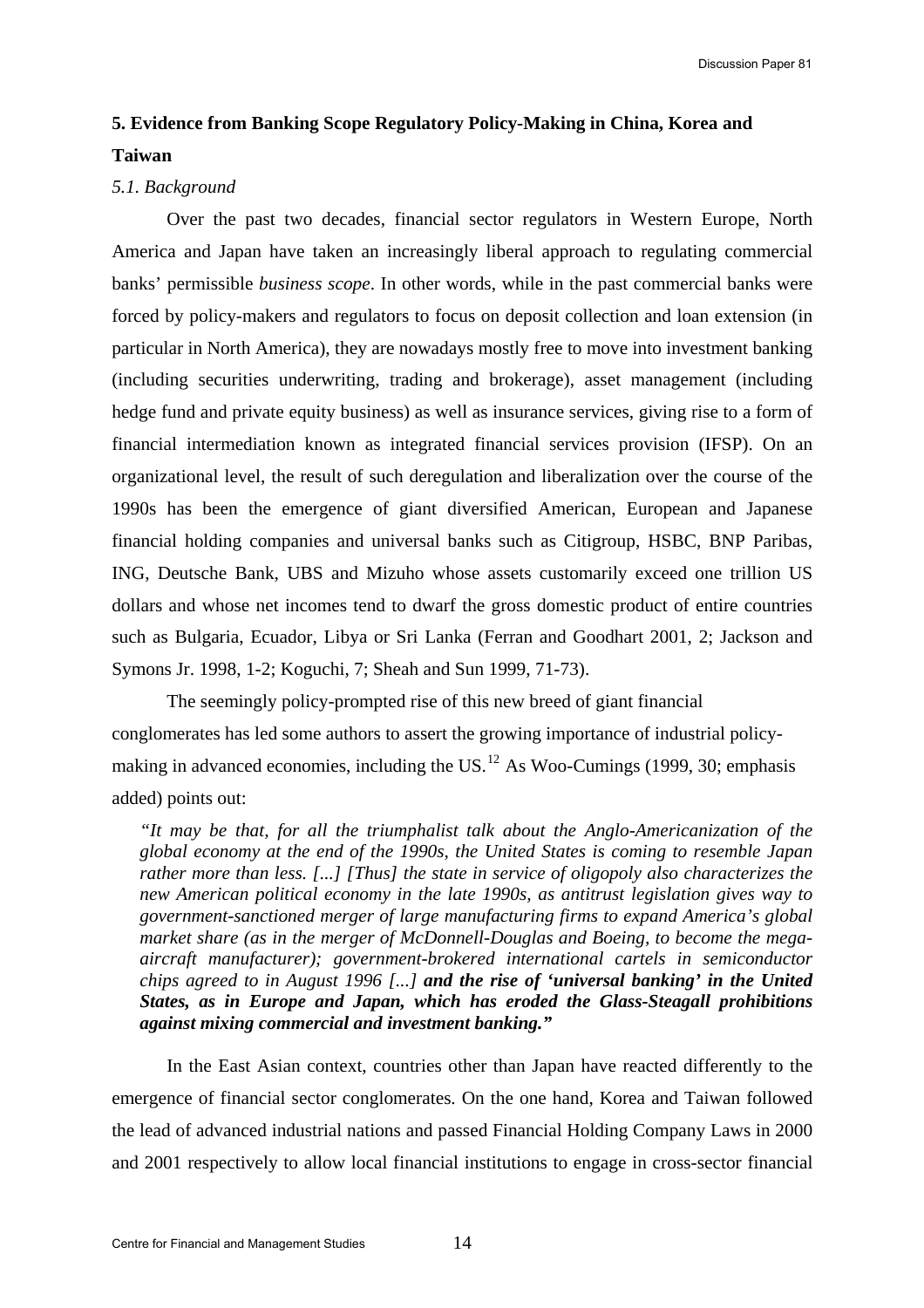services provision. On the other hand, China adopted a more cautious approach and in fact separated its banking, securities and insurance sectors via the country's 1995 Commercial Bank Law.<sup>[13](#page-26-0)</sup> Only in recent years has China seen some liberalization of this strict financial sector compartmentalization policy (Brück and Sun 2007b).

What factors, then, account for this divergence in banking scope regulatory policymaking outcomes between China on the one hand and Korea and Taiwan on the other? More specifically, what specific mix of *actors* and associated *motivations* explains the different policy choices observable in these three economies? And how do these relate to the *overall governance arrangements* in place in East Asia nowadays? The next three sub-sections attempt to provide a brief answer to these questions.

## *5.2. Relevant Actors*

Table 2 summarizes the most important actors who directly or indirectly involved in the banking scope regulatory policy-making process in China in 1995, Korea in 2000 and Taiwan in 2001. Let us start with China's 1995 Commercial Bank Law, which, as seen above, in fact *separated* commercial banking from investment banking and insurance. In banking scope regulatory policy-making, the Chinese Communist Party (CCP)-state was not split across functional but rather hierarchical lines (Huang 1999). In other words, the functional lines at the central level, which include the finance and economics 'Leadership Small Group<sup>, [14](#page-26-0)</sup> and ministries in the finance and economics *xitong* ('system'), were united and contending with sub-central (local) governmental units in drawing-up and especially implementing financial sector strategy. In addition, regulators in the People's Bank of China, the large state-owned commercial banks, non-bank financial institutions (NBFIs) such as trust and investment and securities companies, and bank customers all took a distinct interest in the debate surrounding the drafting and implementation of the new regulatory framework.

In the case of Korea, the key participants in the policy-making process leading up to the adoption of the October 2000 Financial Holding Company Law included the following. Within the political top executive, Korea's President Kim Dae-Jung (in office since early 1998) of the Millennium Democratic Party had a deep personal interest in financial sector policy, given the country's disastrous economic performance during the 1997 Asian financial crisis. Unfortunately for Kim, he at the time had to face a legislature dominated by the opposition Grand National Party when attempting to secure support for his policy-making initiatives. Apart from the financial sector regulatory bureaucracy (concentrated in the Ministry of Finance and the newly created Financial Supervisory Commission) that had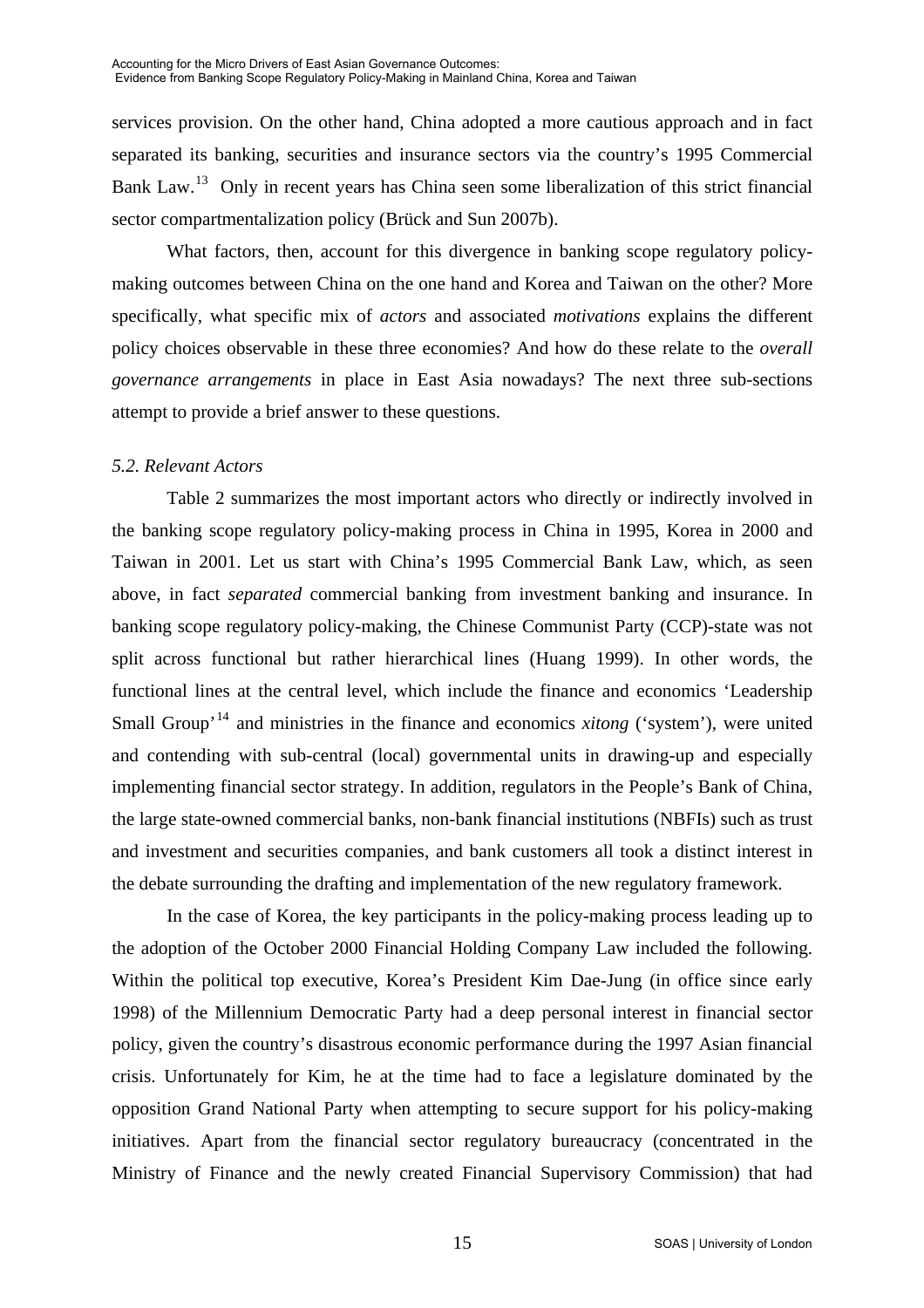drafted the law, domestic and foreign banks as well as non-bank financial institutions took an active interest in new banking scope policies, as did consumers of financial services such as the country's conglomerates (corporate/wholesale customers) and individual (retail) customers. As will be seen in the next section, the Korean mass media also identified the financial holding company issue as a critical reform measure and accordingly weighed into the debate.

Finally, Taiwan's banking scope regulatory policy-making arena in June 2001, when its Financial Holding Company Law was passed, resembled the Korean case in which the political top executive (Democratic Progressive Party President Chen Shui-Bian, elected in 2000, and his Prime Minister) had to deal with an opposition (Kuomintang) dominated parliament (Brück and Sun 2007b). In formulating the law, officials in the Taiwanese Ministry of Finance were watched carefully by financial sector players such as banks and NBFIs, wholesale (industrial enterprise groups; large companies, and small- and mediumsized enterprises) and retail (individual savers) consumers of financial services as well as the media.

Having identified the relevant actors, one can now turn to investigating the complex motivations and thus political-economic scenarios underlying adoption of the three legal initiatives under consideration here.<sup>[15](#page-26-0)</sup>

#### *5.3. Central Motivational Drivers*

A complex mélange of motivational factors underlay passage of *China's* 1995 Commercial Bank Law (note that in the discussion here the term 'Commercial Bank Law' refers to the provisions of the law, especially Articles 3, 43 and 46, that separated the country's commercial banks from NBFIs).<sup>[16](#page-26-0)</sup> Crucial in this context was the difference in opinion between top representatives of the communist party-state at the central level on the one hand and local government officials, regulators, bankers and non-bank financial institutions on the other. From the perspective of central level policy-makers in the CCP and the State Council, Chinese commercial banks' substantial investment in and lending to NBFIs such as trust and investment and securities companies in the early 1990s were associated with rising levels of inflation and non-performing loans as well as endemic corruption. Economic overheating and corruption threatened both the public interest in macroeconomic stability as well as the rather private interest of the central level policy-makers in regime legitimacy and survival. Restricting banks' involvement in the NBFI sector was thus seen as a desirable policy initiative by the upper echelons of the CCP party-state whose assessment was further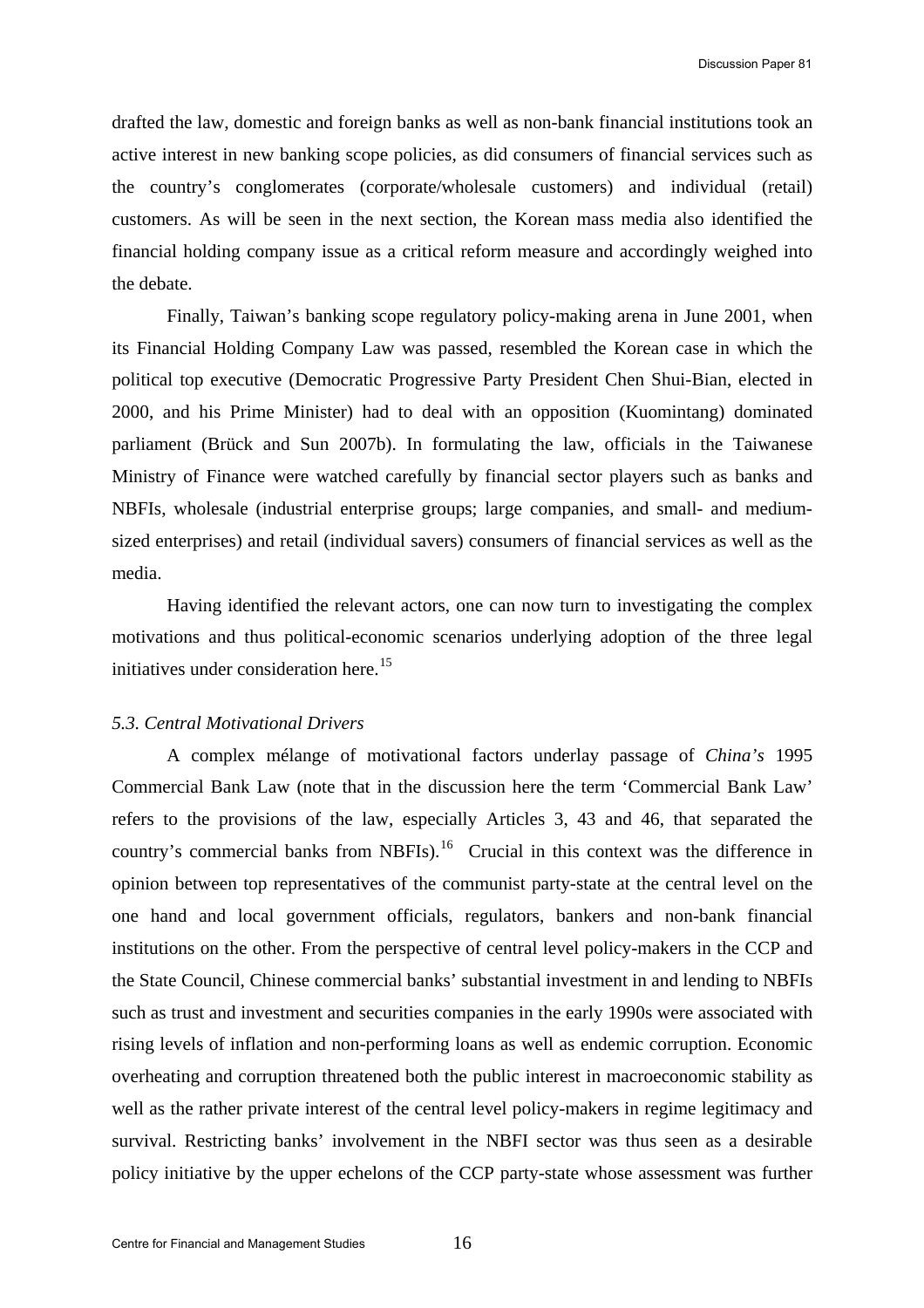supported by top level regulators in the People's Bank of China and key bankers in the country's 'big-four' state-owned commercial banks.

 Nevertheless, significant opposition to the compartmentalization of China's financial system in 1995 could be observed at sub-central levels of government. Here, local government officials keen on continued local industrial expansion, regulators and bankers in charge of local commercial bank branches and beholden to local officials for present-day amenities and future promotion as well as government-connected operators of NBFIs worried about future funding gaps all proved distinctly unwilling to unwind the connections between bank and non-bank operations. While private interest considerations thus inclined the indicated actors to strongly oppose (the implementation of) the Commercial Bank Law, customers of China's commercial banks were more ambiguous in their assessment of the law's implications. On the one hand, the heads of the large state-owned enterprises (SOEs) who were the banks' largest customers were themselves loyal adherents of the CCP partystate and thus supported measures aimed at strengthening regime legitimacy and survival. On the other hand, ongoing industrial restructuring efforts had also convinced industry executives that they would increasingly require the services of best-accommodating financial services providers able to not just provide loans but also capital markets-related expertise. Judged from this angle, the separation of commercial banks from NBFIs was not in the interest of industry leaders. The mass of Chinese retail customers, however, unambiguously welcomed central level efforts to curb financial sector non-performing loans and corruption via the new Commercial Bank Law – for them, their (collectively massive) savings were at stake due to rampant profiteering and speculation.

 In sum, the Chinese policy-making elite viewed the separation of the country's commercial banks and NBFIs in 1995 to be in the public interest while also promoting significant private interests of the elite itself. Beyond the central government, private interest considerations both favored (regulators and bankers at the central level, heads of large SOEs and individual savers) and opposed (officials, regulators, and bankers at the local level, industry leaders, and NBFI operators) the law, implying that the private interest assessment of the law was overall in rough balance.

 The introduction of *Korea's* 2000 Financial Holding Company Law, which allowed for the setting-up of financial holding companies including commercial banks, investment banks and insurance companies, was similarly characterized by a contrasting and conflicting range of motivations. Within the political top executive, President Kim Dae-Jung saw a certain public interest potential in a law that allowed the administration more flexibility in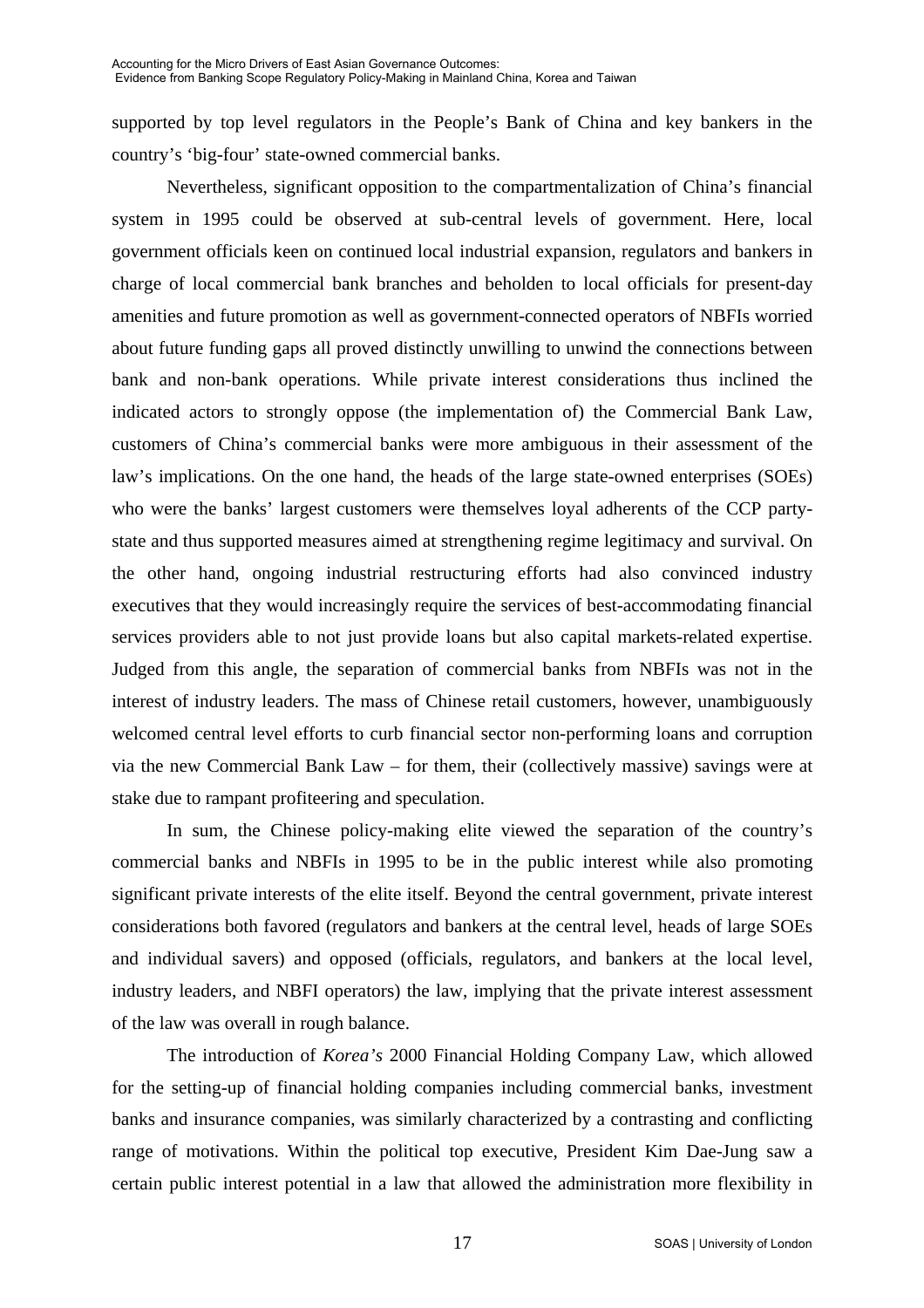combining financial institutions that had been nationalized during and after the 1997 Asian financial crisis. Thus, it was hoped that financial conglomeration would help the government to fetch higher prices during the reprivatization process, given that the exploitation of crossselling opportunities was assumed to boost the competitiveness of Korea's major financial players. These public interest benefits were considered to outweigh potential welfare costs such as the *chaebol's* creeping entry into the banking system (see below). At the same time, Kim also attempted to promote his self-interest via pushing for the adoption of the Financial Holding Company Law: Most importantly, faced with political 'lame duck' status after two and a half years of his presidency, his vigorous support for new financial reform measures was intended to again boost his reform credentials, both with domestic constituents and international donor organizations such as the International Monetary Fund.

While the political top executive's plan for the introduction of financial holding companies was supported by regulators in the Ministry of Finance and the Financial Supervisory Commission, who hoped that the law would indeed boost local financial sector competitiveness and simplify the task of supervising financial institutions, thereby helping to prevent future bureaucratic embarrassment, legislators in the opposition dominated National Assembly were lukewarm in their support. Although the opposition Grand National Party had itself earlier recognized the need for the introduction of integrated financial services provision into the Korean financial marketplace and therefore saw the initiative's public interest potential, it could not initially bring itself to support the despised minority government. Only after weeks of acrimonious political infighting and mounting pressure by various media channels did the Korean parliament finally adopt the law.

 The Korean financial sector also viewed the law from different vantage points. Bankers in the commercial banking sector were largely in favor of the new initiative because their business scope had been rather limited. Commercial banks could, for example, engage in securities activities via subsidiaries but had to contend with ownership caps. More importantly, given the de facto nationalization of Korea's banking sector following the 1997 Asian financial crisis, key commercial bankers in 2000 had been appointed by - and were thus loyal to - the government. Non-bank financial institutions on the other hand were more cautious in their assessment of the 2000 Financial Holding Company Law, given that the entry of commercial banks into the NBFI sector via holding company structures posed a competitive threat to them. Nevertheless, NBFIs were weakened in their opposition to the law by their extensive ties to the *chaebol*. As owners of non-bank intermediaries, the *chaebol* would oppose deregulation due to competitive fears. However, as bank customers they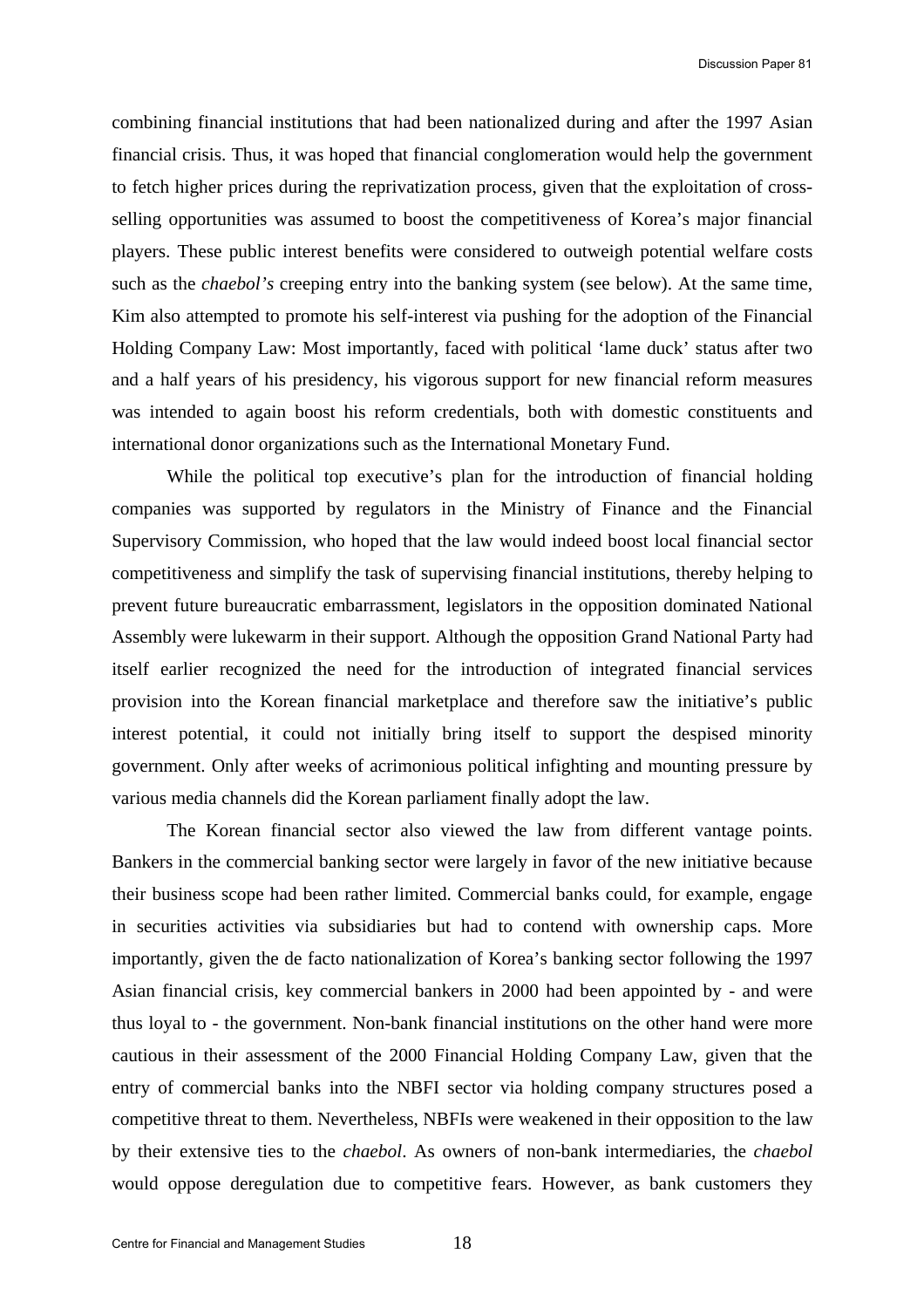appreciated the greater financial expertise financial holding companies could offer them. Retail bank customers were similarly disposed. In addition, the passage of Korea's Financial Holding Company Law was accompanied by a debate about whether or not the *chaebol* should be allowed to establish financial holding firms themselves, thus opening up the welcome possibility for the conglomerates to expand into commercial banking.

 On the whole, therefore, while Korea's political elite viewed the public interest benefits of integrated financial services provision to narrowly outweigh potential costs.<sup>[17](#page-26-0)</sup> private interest considerations were mostly supportive of the law, though some reservations did exist in parliament and the NBFI/*chaebol* sector.

 The driving forces for *Taiwan's* 2001 Financial Holding Company Law resembled the Korean experience in a number of crucial respects. In terms of public interest calculations, President Chen Shui-Bian (elected in 2000) as well as a number of Legislative Yuan legislators and Ministry of Finance regulators hoped that the introduction of financial holding companies would improve the competitiveness of Taiwan's financial sector (whose health was in doubt following a non-performing loan crisis in 2000-2001) and improve regulatory oversight. At the same time, Chen aimed to bolster his own economic policy credentials via the law, pleasing both domestic constituents and international financial interests. In an interesting parallel to the Korean case, opposition Kuomintang legislators – holding the majority of seats in the Legislative Yuan at the time – anticipated the private interest pay-offs to president Chen that would follow from a quick adoption of the law. In response, they blocked adoption of the Financial Holding Company Law for weeks and only eventually caved in to intensifying media pressure (cf. Brück and Sun 2007a).

 In contrast, the financial sector was more unambiguous in its perspective on the government's policy initiative. While state-owned and privately owned commercial banks favored the expansion of NBFI business because not all of them held licenses for securities underwriting, trading and brokerage and/or faced ownership caps in expanding via subsidiaries, no significant opposition to a wider commercial bank business scope materialized in the NBFI sector. Again resembling the Korea case, the fact that many NBFIs were owned by local Taiwanese conglomerates keen on integrating their various financial businesses (including banks) into one holding company structure precluded serious opposition to the financial holding company scheme. Furthermore, local conglomerates, enterprises in various sizes and individual savers and investors also looked forward to receiving more sophisticated financial advice from integrated holding firms in the future.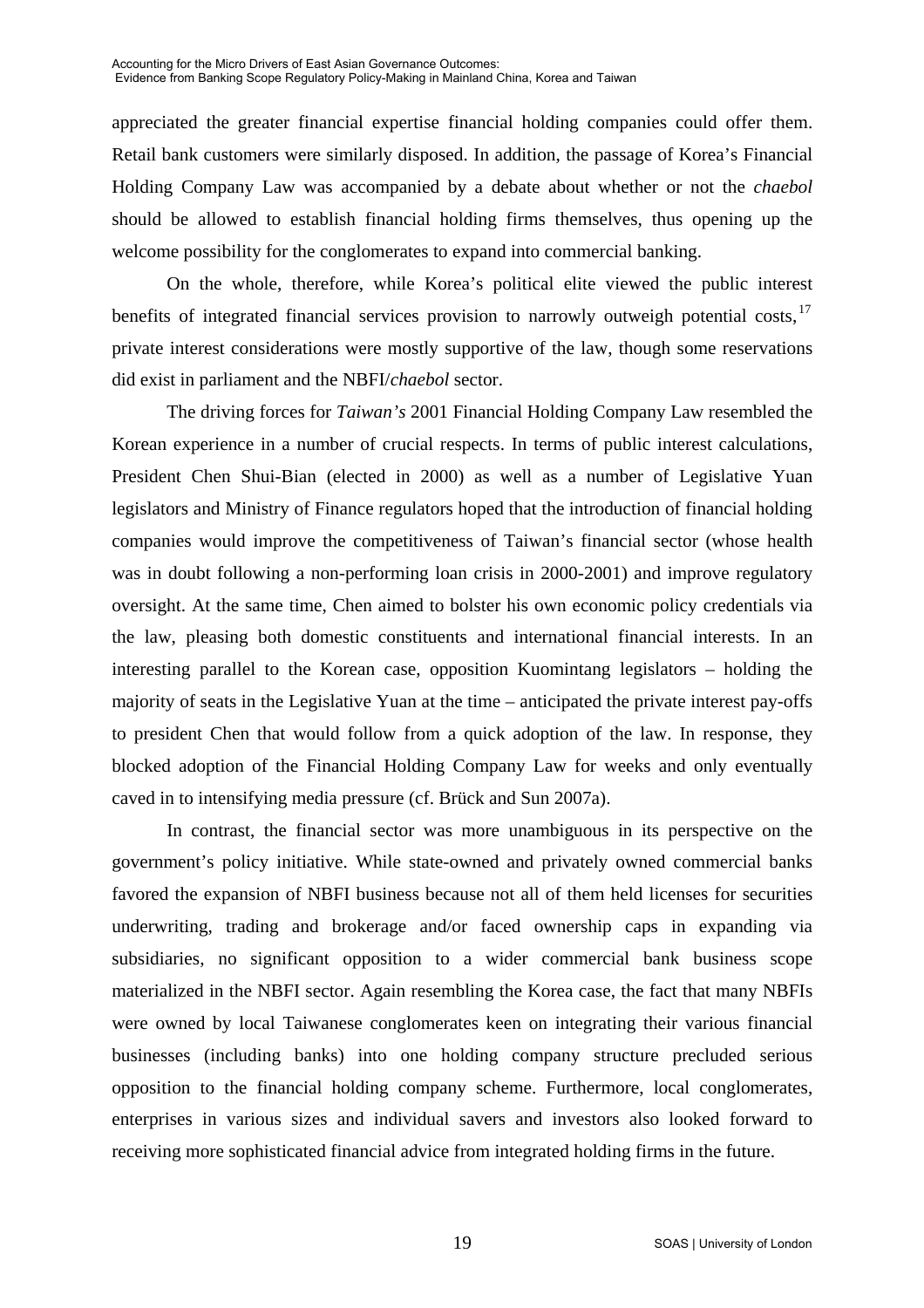As a result, the political-economic scenario underlying Taiwan's 2001 Financial Holding Company Law equated to a positive public interest cost-benefit trade-off coupled with a balance of private interests that was decidedly in favor of the law.

#### *5.4. Case Study Summary and Implications*

Briefly, a number of important empirical insights follow from the discussion above. Regarding banking scope governance outcomes, while Korea and Taiwan have already followed the lead of North America, Western Europe and Japan in allowing for integrated financial services provision, China is now slowly beginning to follow suit and has accordingly began dismantling some of the 1995 Commercial Bank Law's strict provisions mandating the separation of its commercial banks, investment banks and insurance companies.[18](#page-26-0) In terms of the drivers of governance, it is remarkable that the state does retain a leadership role in policy-making in all three countries. At least when it comes to banking scope policy-making, analysts who allege that democratic East Asian states such as Korea and Taiwan will no longer be able to act in a 'developmental' fashion seem to be biased, if not mistaken (cf. Kuo 2000; Mo and Moon 1999; Mo 2001). As a mirror image to this observation, it is also important to note that despite occasional pronouncements to the contrary (Hirn 2007, 268-271; Steingart 2006) even Chinese policy-makers cannot act with absolute authority when attempting to promote welfare enhancing policies. Hence, in all three cases under consideration here, banking scope policy initiatives aimed at public welfare maximization were significantly shaped by the private interests of societal actors. A particularly important role in this context was played by industrial and financial conglomerates such as the *chaebol* in Korea and the *guanxiqiye* in Taiwan. Even in China the so-called *qiyejituan* (enterprise groups) have gained prominence in banking scope policymaking in recent years. Finally, the discussion above also noted the growing importance of the East Asian mass media on governance outcomes and furthermore drew attention to the role of financial crises as 'catalysts' of policy change.

Figure 4 summarizes, in a diagrammatic form, the discussions from Sections 2 to 5. It shows that governance outcomes in the field of East Asian banking scope regulatory policymaking are nowadays driven by a complex configuration of state-society relations. Importantly, the state in all three cases retains a regulatory leadership function in banking scope policy-making (not least because of direct ownership of financial institutions) and continues to mould policy outcomes according to careful cost-benefit welfare calculations and the associated design of appropriate incentives. At the same time, relevant actors in these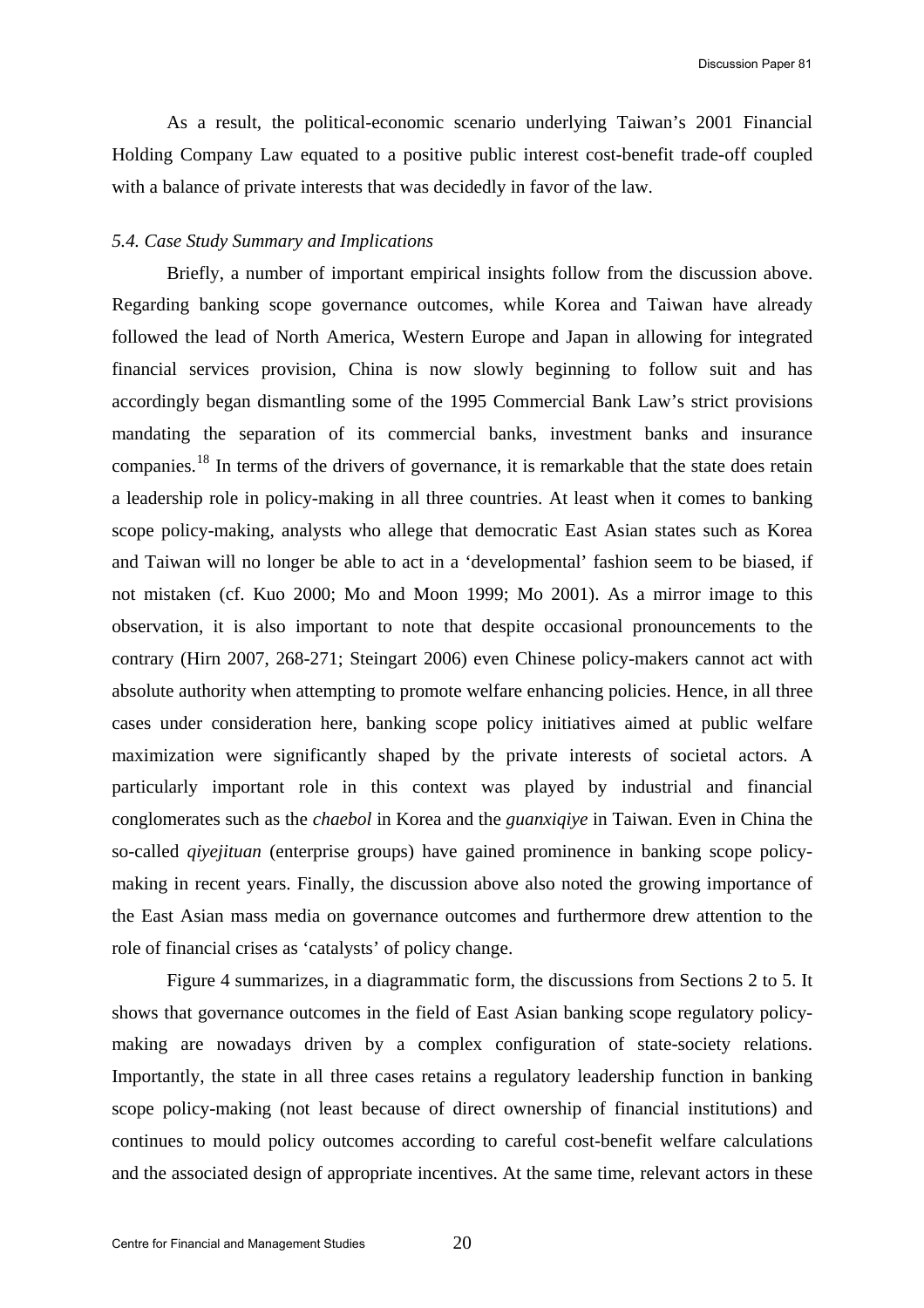countries' polities, economies and, more broadly, societies shape policy outcomes via the provision of information and market coordination functions resulting from their private interest maximizing behavior. Placing the three case studies of this section into the matrix representation of Fig. 2 identifies the respective 'policy-making scenarios' that account for China's 1995 Commercial Bank Law as well as Korea's 2000 and Taiwan's 2001 Financial Holding Company Law. These scenarios are summarized on the right-hand side of the diagram. The latter effectively breaks down the specific micro level actors and motivations corresponding to the overall 'embedded state-society synergy' arrangements underlying banking scope governance outcomes in China, Korea and Taiwan.

The continued importance of both 'state', conceptualized here as dispassionate bureaucrats engaged in public interest cost-benefit analyses, and 'society', conceptualized as disaggregated groups of actors in pursuit of their own self-interest, to East Asian banking scope governance and policy-making as well as the specific nature of their contingent and fragile interaction is arguably in line with the analysis of the developmental state that O'Riain (2000) provides for East Asian and Irish high-technology industries. This similarity may suggest that his concept of the 'flexible developmental state' would have appeal beyond the confines of high-tech manufacturing industries and could also be used to describe contemporary East Asian financial services governance arrangements.

### **6. Concluding remarks**

This paper set out to fill a perceived gap in the literature on East Asian economic development and policy-making. While most scholars now broadly support the view that both 'state' and 'society' contributed to the successful industrialization and development of Japan, Korea, Taiwan and, more recently, China, the tendency to refer to vague macro drivers of governance such as 'state-society relations' obscures investigation and understanding of the actual micro drivers of policy-making, that is, actors and their motivations. Therefore, following a review of the relevant literature, this paper conceptually complemented the focus on 'embedded state-society synergy' relations with a 'motivations-based analytical matrix' that can be applied to systematically account for the micro drivers of policy-making and governance in East Asia and potentially elsewhere.

To illustrate how this analytical framework works, the discussion then turned to illuminating recent episodes of banking scope regulatory policy-making in China, Korea and Taiwan. Apart from shedding an important light on empirical developments in this underresearched area of financial sector regulation, the presented case study materials showed how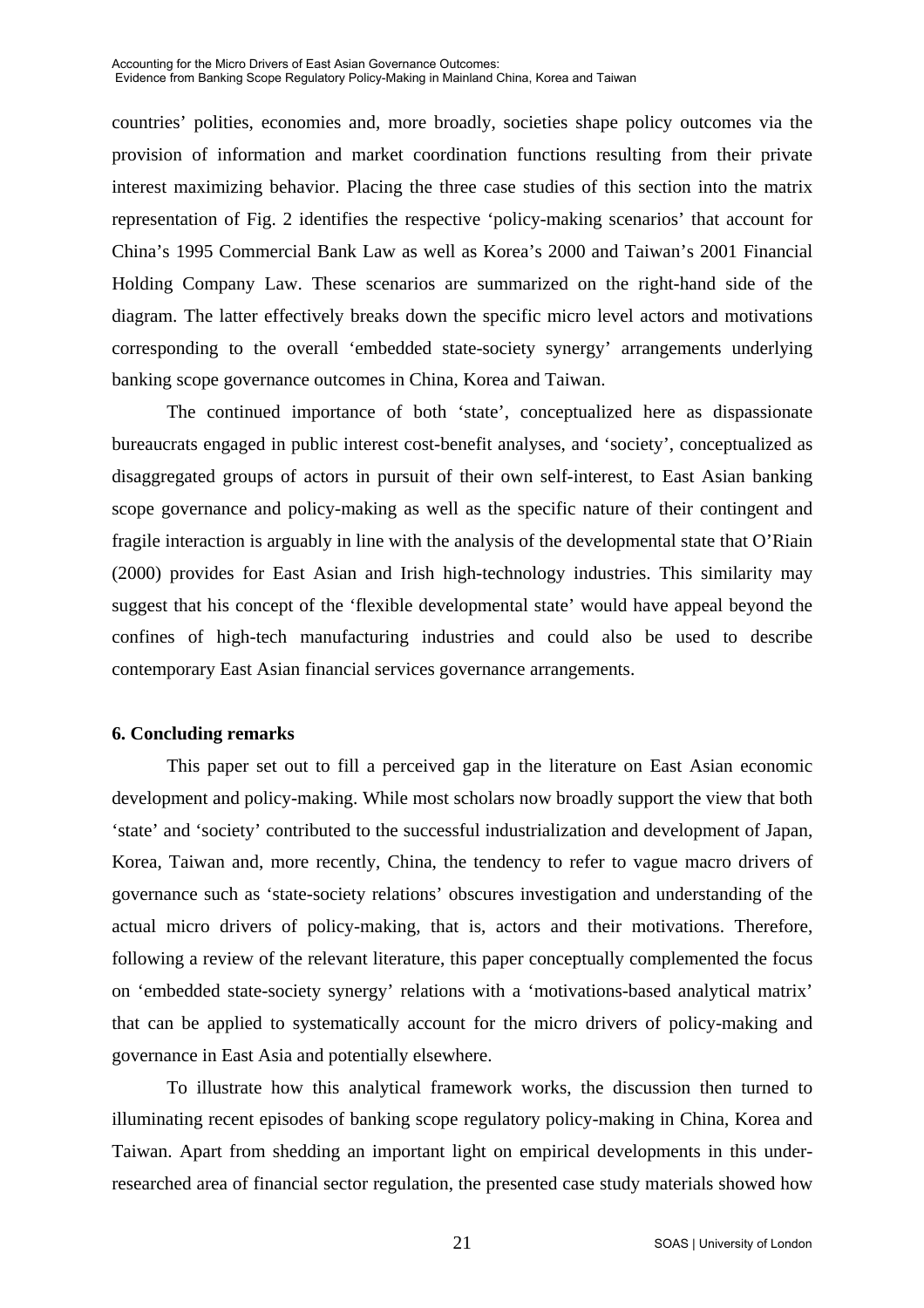the public and private interest theories of policy-making can be fruitfully integrated with the macro perspectives to gain a richer and thorough understanding of the micro level drivers of governance in the contemporary East Asian financial services sector.

The paper makes three contributions. Firstly, it places the literature on the drivers of East Asian economic development in the wider study of governance. This is not to say that East Asia's experience can be easily generalized and conveniently categorized within Western academic thinking on state-society relations; nevertheless, abstracting from East Asia's experience does help clarify the common configurations underlying effective governance. Secondly, the paper identifies a key weakness in the current East Asian governance and political economy literature (i.e., its excessive focus on the macro drivers of governance outcomes) and suggests a more accommodating framework for systematically accounting for the *micro* determinants of policy-making. Thirdly, our analysis of East Asian financial sector regulatory policy-making provides additional support to the notion of a 'flexible developmental state' (O'Riain 2000) beyond its original applications in high-tech manufacturing industries in East Asian and Ireland. It is hoped that in the future further studies will be able to utilize and/or benefit from this new framework for illuminating policymaking and governance in other sectors, countries and time periods.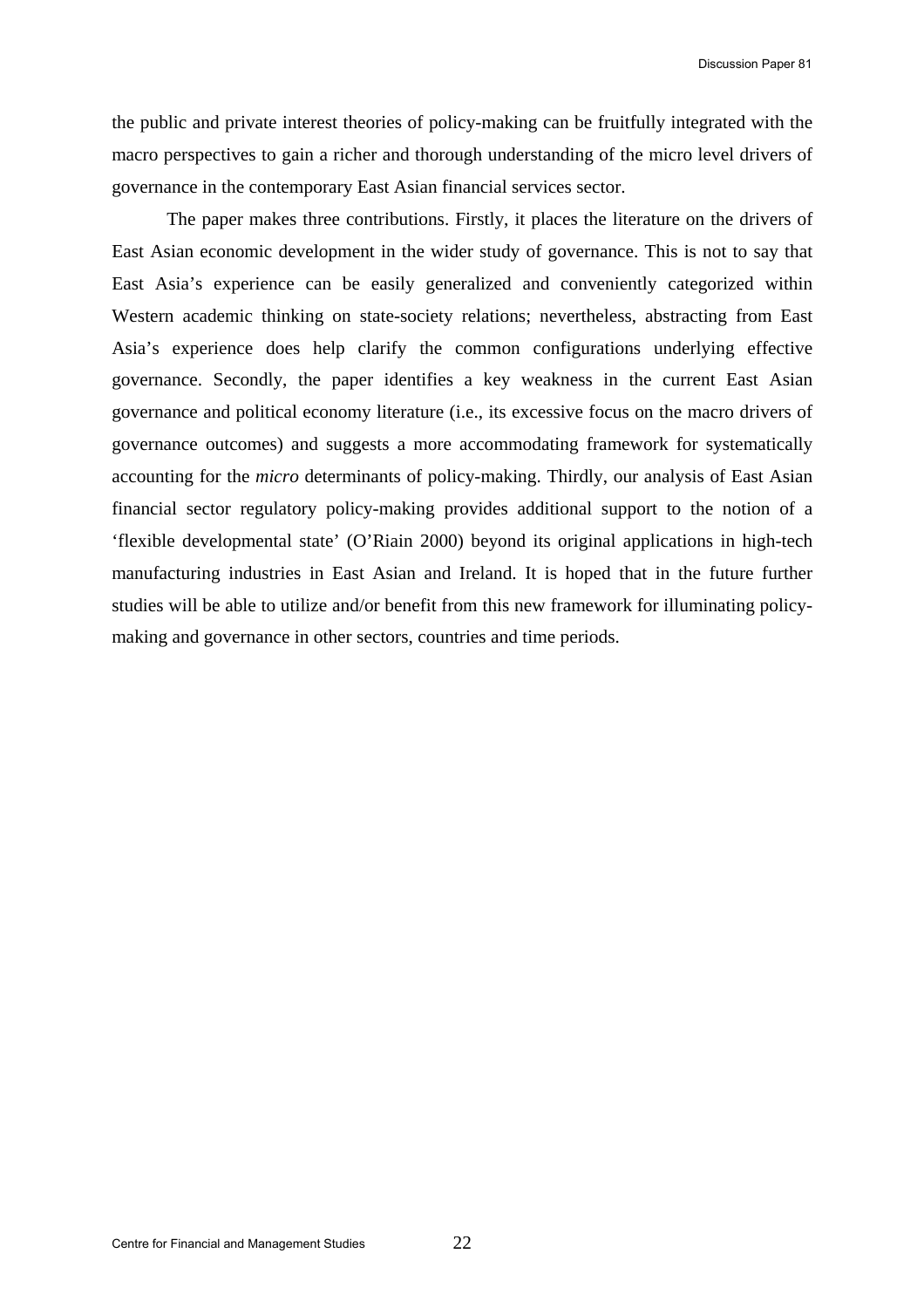#### Note

 $\overline{a}$ 

 $1$  On the normative side of the equation, commentators typically assert that 'good' governance has to meet criteria such as accountability, transparency, openness, predictability and participation (Asian Development Bank 1998, quoted in Cheung and Scott 2003, 5).

 $2$  The governance arrangements characterizing Japan, Korea and Taiwan have differed substantially both across space and over time. Given this paper's concern with reviewing the East Asia's economic development stories based on the broader governance and political economy literature, however, these differences will not be elaborated on here. For a good overview, see Pempel (1999, 145-154).

<sup>3</sup> At the same time, the most sophisticated accounts of the 'developmental state' perspective in fact resemble today's 'synthesis' view, thus recognizing the importance of both state and society, or guidance/planning and the market, to economic development (e.g., Johnson 1999, 60).

<sup>4</sup> For example, scholars have suggested that solely focusing on the domestic dimension of the East Asian economic miracle is a potentially grave mistake: Japan, Korea and Taiwan all profited from various forms of US aid, market access and security provision during the Cold War (See for example, Pempel 1999, 146-147; Woo-Cumings 1997).

 $<sup>5</sup>$  It is also conceivable that actors who generally promote their self-interest at times support the public good.</sup>

 $6$  It is again important to note that this paper deals with the positive - not the normative – dimensions of governance and policy-making. Proponents of the 'state friendly' view of governance may in fact argue that the state not only contributes importantly to effective governance in East Asia but that it *ought* to do so as well, utilizing the mechanisms indicated under the public interest theory of policy-making. At the same time, if faced with predatory state behavior (for example in the case of Indonesia), one may conversely wish to argue for a reduced state role in policy-making. Similarly, some supporters of the 'market friendly' view may point out that given the positive role played by decentralized societal actors in effective East Asian governance, their role in policy-making should be strengthened. Others, though, may argue for minimizing societal actors' role precisely because the private interest theory of policy-making allows for both (welfare diminishing) 'capture' and (welfare enhancing) 'invisible hand' outcomes. Reflecting the former view, societal governance/market adherents often call for a general devolution of decision-making away from any centralized policy processes potentially subject to capture (see Chang 1999, 185). Consequently, significant complexity attaches to the normative implications of various governance arrangements. These will not be discussed here.

 $7$  The development of high-tech science parks in East Asia broadly corresponds to this abstract example.

<sup>8</sup> While it may seem trivial to assert that the expected public interest cost-benefit trade-off of any policy scheme supported by a governmental bureaucracy is positive, incorporation of the private interest theory of policymaking into the narrative of policy adoption process quickly undermines such apparent clarity. Thus, if one also considers actors' *private* motivations for action, it becomes well conceivable that a governmental bureaucracy advances a policy scheme that will in fact significantly hurt the public interest because bureaucrats, for example, expect private compensation from industry for their policy proposal.

<sup>9</sup> Of course these considerations matter more in the case of societal pressure groups and less so in the case of governmental actors. The members of the political top executive, for example, have access to key governmental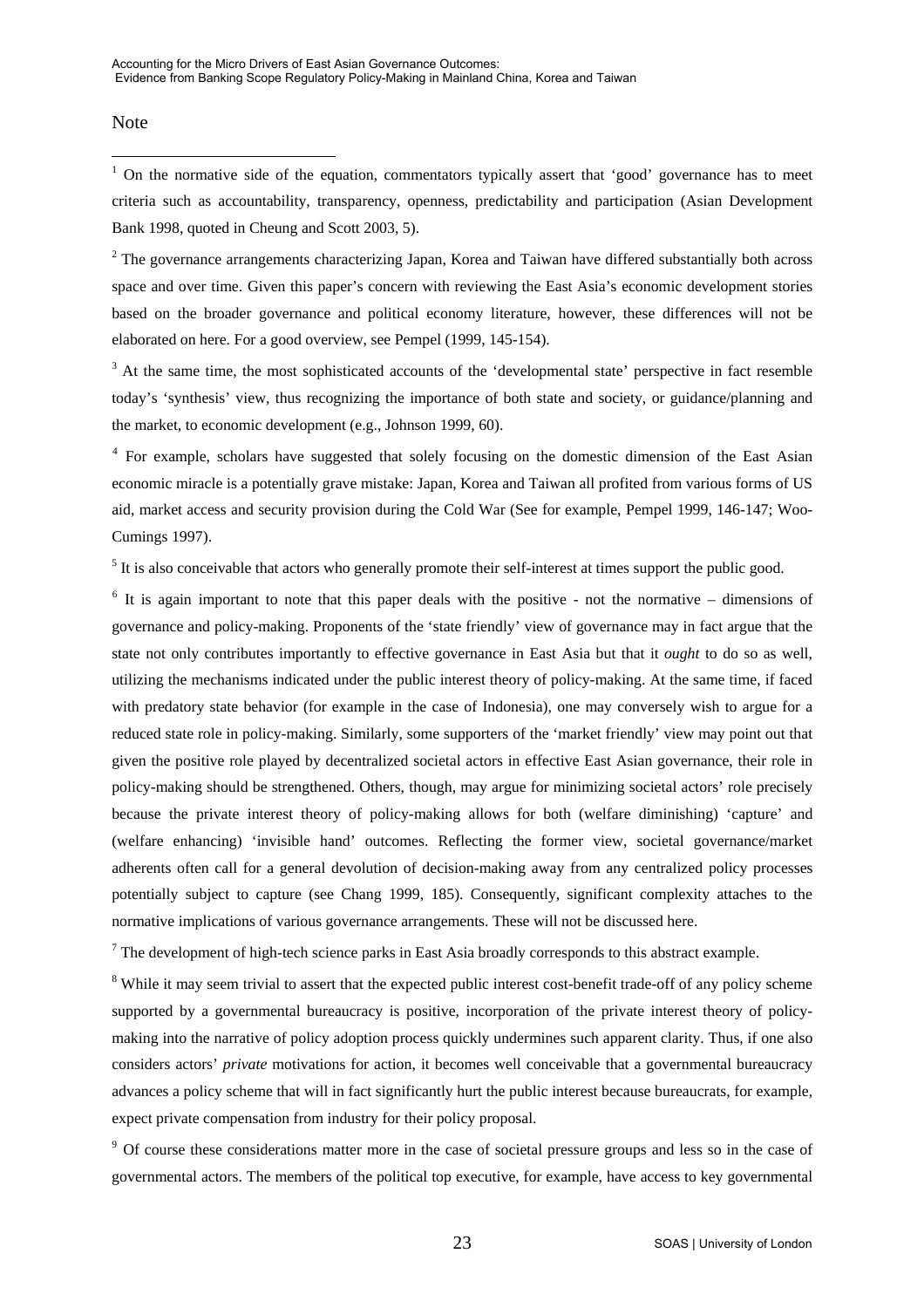decision-makers virtually by definition. At the same time, there may be struggles for privileged access even within governments, for example when different ministries vie for the top executive's attention.

 $10$  The practice of (elected and in particular unelected) officials retiring into private sector positions following the end of their public service terms is known as *amakudari* ('descent from heaven') in Japanese and is a key institutional feature of East Asia's synergistic governance arrangements (see Beeson 2003, 30).

 $11$  See Note 6.

 $12$  On the political economy of banking scope regulatory policy-making in America more generally see for example Kroszner (1999), Kroszner and Strahan (2001), Kroszner and Stratmann (1998).

 $13$  In the light of the fact that the theoretical discussion in Sections 2-4 and the bulk of the relevant literature focuses on the cases of Japan, Korea and Taiwan one may wonder why China is introduced into the discussion here. Two points are relevant in this respect: Firstly, some authors have indeed also seen elements of the East Asian developmental state in China post-1978 (cf. Johnson 1999, 33, 40; Woo-Cumings 1999, 9-10, 29), ensuring a degree of comparability. Secondly, pairing Korea and Taiwan with China in the discussion of banking scope regulatory policy-making allows comparison of Korea and Taiwan (which followed advanced industrial countries in deregulating commercial banks' permissible business scope) with the 'divergent case' of China, which initially did not embrace deregulation. Including a divergent case in the discussion in turn allows for a more differentiated analysis of the relevant micro level drivers of policy-making (cf. George 1979, 55).

<sup>14</sup> This 'Leadership Small Group' in 1995 included Jiang Zemin, Li Peng and Zhu Rongji, the top three leaders of the CCP, as its key members.

<sup>15</sup> While the discussion here can only cover the most salient aspects of the political economy of banking scope regulatory policy-making in China, Korea and Taiwan in 1995, 2000 and 2001 respectively, fuller treatments (including extensive academic references and a list of primary and secondary sources) are provided elsewhere, see for example Brück and Sun (2007a, 2007b).

<sup>16</sup> *Law of the People's Republic of China on Commercial Banks*. Available at [http://www.lexmercatoria.org](http://www.lexmercatoria.org/), and accessed January 2<sup>nd</sup>, 2007.

 $17$  One type of potential cost is the enlarged room for corruptive collusion between Korean government officials and private agents under the new banking sector strategy, as for example indicated by a currently unfolding scandal in which America's Lone Star Fund apparently bribed Korean Ministry of Finance officials to acquire a state-owned Korean bank at a discount (see e.g., *Forbes*, July 12, 2006, 'Lone Star stands up to South Korea'. Available at [http://www.forbes.com](http://www.forbes.com/) and accessed on May 15<sup>th</sup>, 2007).

<sup>18</sup> See for example *Wall Street Journal Europe*, June 12<sup>th</sup>, 2006, page 19: "China will let banks establish insurance arms" and September  $5<sup>th</sup>$ , 2006, page 5: "China's insurers push into the banking sector"; also Brück and Sun (2007b).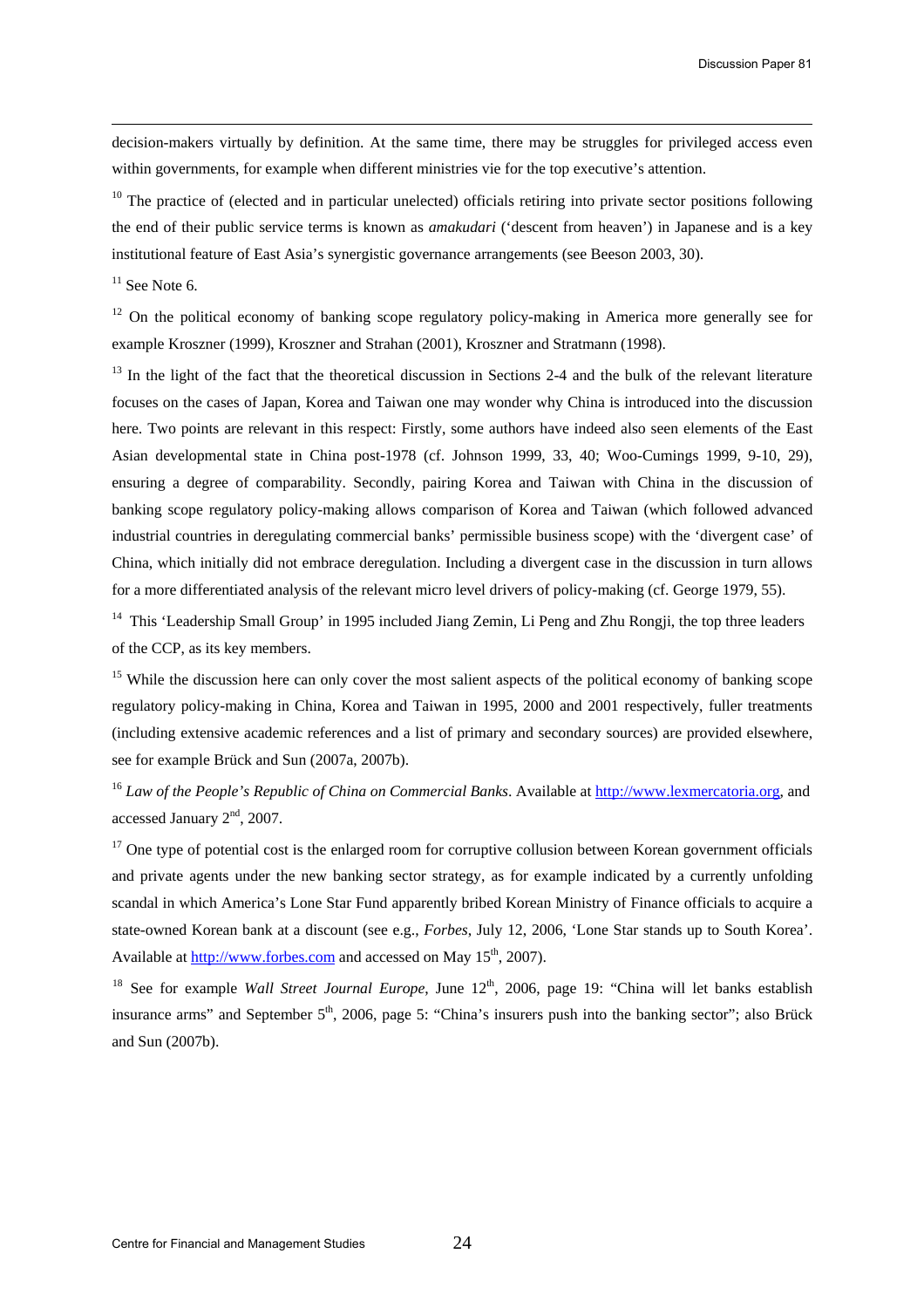## <span id="page-25-1"></span>**Reference**

Amsden, A. H. (1989). *Asia's Next Giant: South Korea and Late Industrialization*. New York: Oxford University Press.

Aoki, M., Murdoch, K. & Okuno-Fujiwara, M. (1997). Beyond the East Asian miracle: Introducing the market-enhancing view. In M. Aoki, H.K. Kim, & M. Okuno-Fujiwara (Eds.), *The Role of Government in East Asian Economic Development: Comparative Institutional Development*, Oxford: Clarendon Press.

Beeson, M. (2003). Japan's reluctant reformers and the legacy of the developmental state. In A.B. Cheung, B. L. Anthony, & I. Scott (Eds.), *Governance and Public Sector Reform in Asia: Paradigm Shift or Business as Usual?* London: RoutledgeCurzon.

Brück, S., & Sun, L. (2007a). Achieving effective governance under divided government and private interest group pressure: Taiwan's 2001 Financial Holding Company Law. *Journal of Contemporary China*, 16 (53), in press.

Brück, S., & Sun, L. (2007a). Dream of the red financial supermarket: The gradual emergence of integrated financial services provision in China in the 21st century. Manuscript. School of Oriental and African Studies, University of London.

<span id="page-25-0"></span>Chan, S., Clark, C., & Lam, D. (1998). Looking beyond the developmental state. In S. Chan, C. Clark, & D. Lam (Eds.), *Beyond the Developmental State: East Asia's Political Economies Reconsidered*, London: Macmillan.

Chang, H.-J. (1994). *The Political Economy of Industrial Policy*. Basingstoke: Palgrave.

Chang, H.-J. (1999). The economic theory of the developmental state. In M. Woo-Cumings (Ed.), *The Developmental State*, Ithaca: Cornell University Press.

Cheung, A., & Scott, I. (2003). Governance and public sector reforms in Asia: Paradigms, paradoxes and dilemmas. In A. Cheung & I. Scott (Eds.), Go*vernance and Public Sector Reform in Asia: Paradigm Shift or Business as Usual?*, London: RoutledgeCurzon.

Cumings, B. (1999). Webs with no spiders, spiders with no webs: The genealogy of the developmental state. In M. Woo-Cumings (Ed.), *The Developmental State*, Ithaca: Cornell University Press.

Evans, P. (1995). *Embedded Autonomy: States and Industrial Transformation*. Princeton: Princeton University Press.

Evans, P. (1996). Government action, social capital and development: Reviewing the evidence on synergy. *World Development*, 24 (6), 1119-1132.

Ferran, E., & Goodhart, C. (2001). Regulating financial services and markets in the twenty first century: An overview. In E. Ferran, & C. Goodhart (Eds.), *Regulating Financial Services and Markets in the Twenty First Century*, Oxford: Hart Publishing.

Frieden, J. A. (1991). Invested interests: The politics of national economic policies in a world of global finance. *International Organization*, 45 (4), 425-451.

George, A. L. (1979). Case studies and theory development: The method of structured, focused comparison. In P.G. Lauren (Ed.), *Diplomacy: New Approaches in History, Theory and Policy*, New York: Free Press.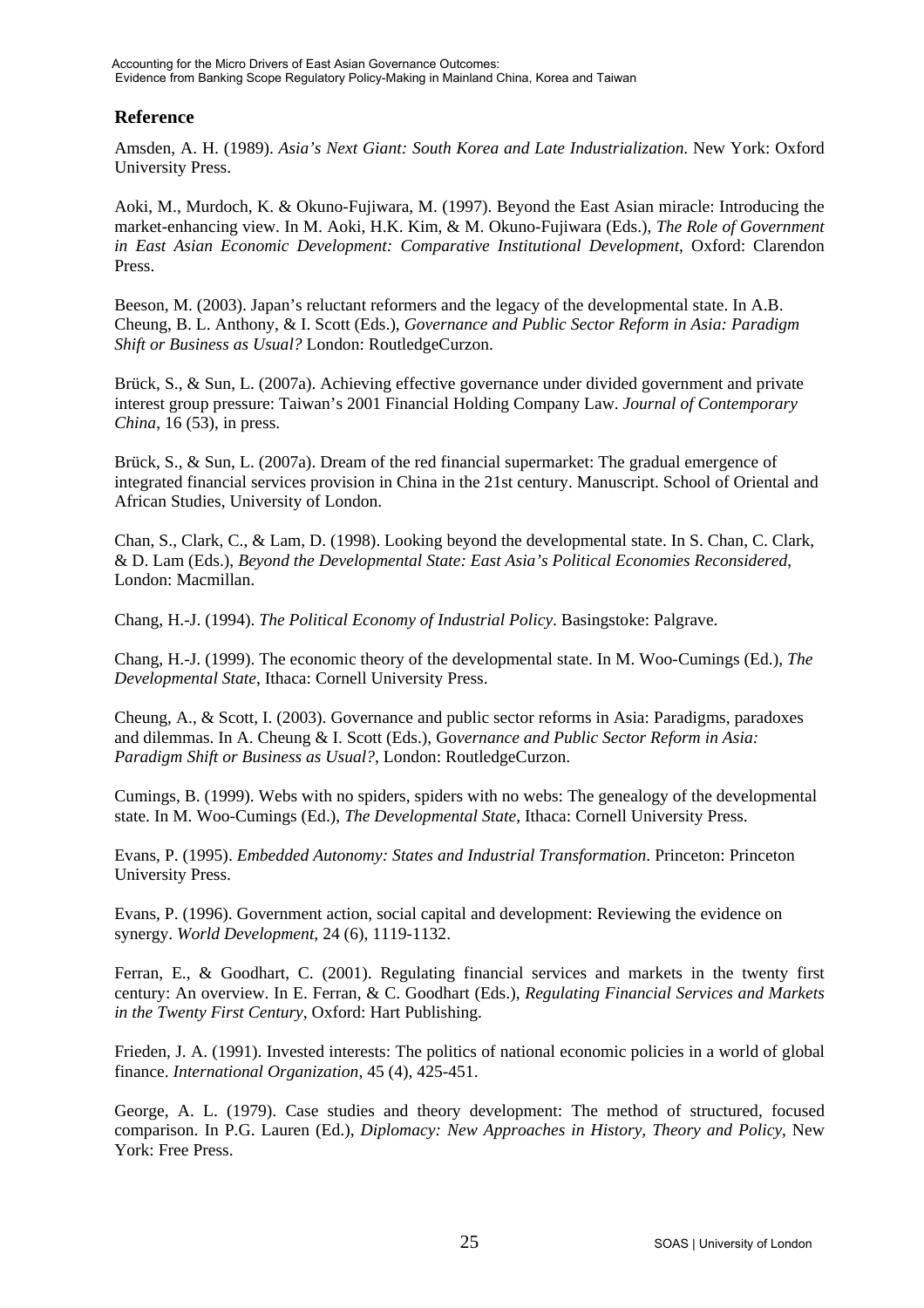<span id="page-26-0"></span>Green, S. (1998). Taiwan in the 1990s: Macroeconomic dilemmas and response strategies. *AntePodium*, 4, http://www.vuw.ac.nz/pols/Journals/Antepodium/articles/green-1998.aspx.

Haggard, S., & Maxfield, S. (1993). Political explanations of financial policy in developing Countries. In S. Haggard, C.H. Lee, & S. Maxfield (Eds.), *The Politics of Finance in Developing Countries*, Ithaca: Cornell University Press.

Hahm, S.-D., & Plein, C. L. (1997). *After Development: The Transformation of the Korean Presidency and Bureaucracy*. Washington: Georgetown University Press.

Hirn, W. (2007). *Angriff aus Asien: Wie Uns Die Neuen Wirtschaftsmächte Überholen*, Frankfurt: S. Fischer.

Huang, Y. (1999). *Inflation and Investment Controls in China: The Political Economy of Central-Local Relations During the Reform Era*. New York: Cambridge University Press.

Jackson, H. E., & Symons Jr., E. L. (1998). *Regulation of Financial Institutions* Eagan: West Publishing Company.

Johnson, C. (1982). *MITI and the Japanese Miracle: The Growth of Industrial Policy, 1925-1975*. Stanford: Stanford University Press.

Johnson, C. (1987). Political institutions and economic performance: The government-business relationship in Japan, South Korea and Taiwan. In F.C. Deyo (Ed.), *The Political Economy of the New Asian Industrialism*, Ithaca: Cornell University Press.

Johnson, C. (1999). The developmental state: Odyssey of a concept. In: M. Woo-Cumings (Ed.), *The Developmental State*, Ithaca: Cornell University Press.

Kalt, J. P., & Zapan, M. A. (1984). Capture and ideology in the economic theory of politics. *The American Economic Review*, 74 (3), 279-300.

Kim, B.-K. (2003). The politics of chaebol reform, 1980-1997. In S. Haggard, W. Lim, & E. Kim (Eds.), *Economic Crisis and Corporate Restructuring in Korea: Reforming the Chaebol*, Cambridge: Cambridge University Press.

Kjaer, A. M. (2004). *Governance*. Cambridge: Polity Press.

Koguchi, K. (1993). Financial conglomeration. In OECD, *Financial Conglomerates*, Paris: Organization for Economic Cooperation and Development.

Kroszner, R. S. (1999). Is the financial system politically independent? Perspectives on the political economy of banking and financial Regulation. [http://www.stiglercenter.org](http://www.stiglercenter.org/).

Kroszner, R. S., & Strahan, P. E. (2001). Obstacles to optimal policy: The interplay of economics and politics in shaping bank supervision and regulation reforms. In F.S. Mishkin (Ed.), *Prudential Supervision: What Works and What Doesn't*. Chicago: University of Chicago Press.

Kroszner, R. S., & Stratmann, T. (1998). Interest-group competition and the organization of congress: Theory and evidence from Financial Services' Political Action Committees. *The American Economic Review*, 88 (5), 1163-1187.

Kuo, C.-T. (2000). Taiwan's distorted democracy in comparative perspective. *Journal of Asian and African Studies*, 35 (1), 85-111.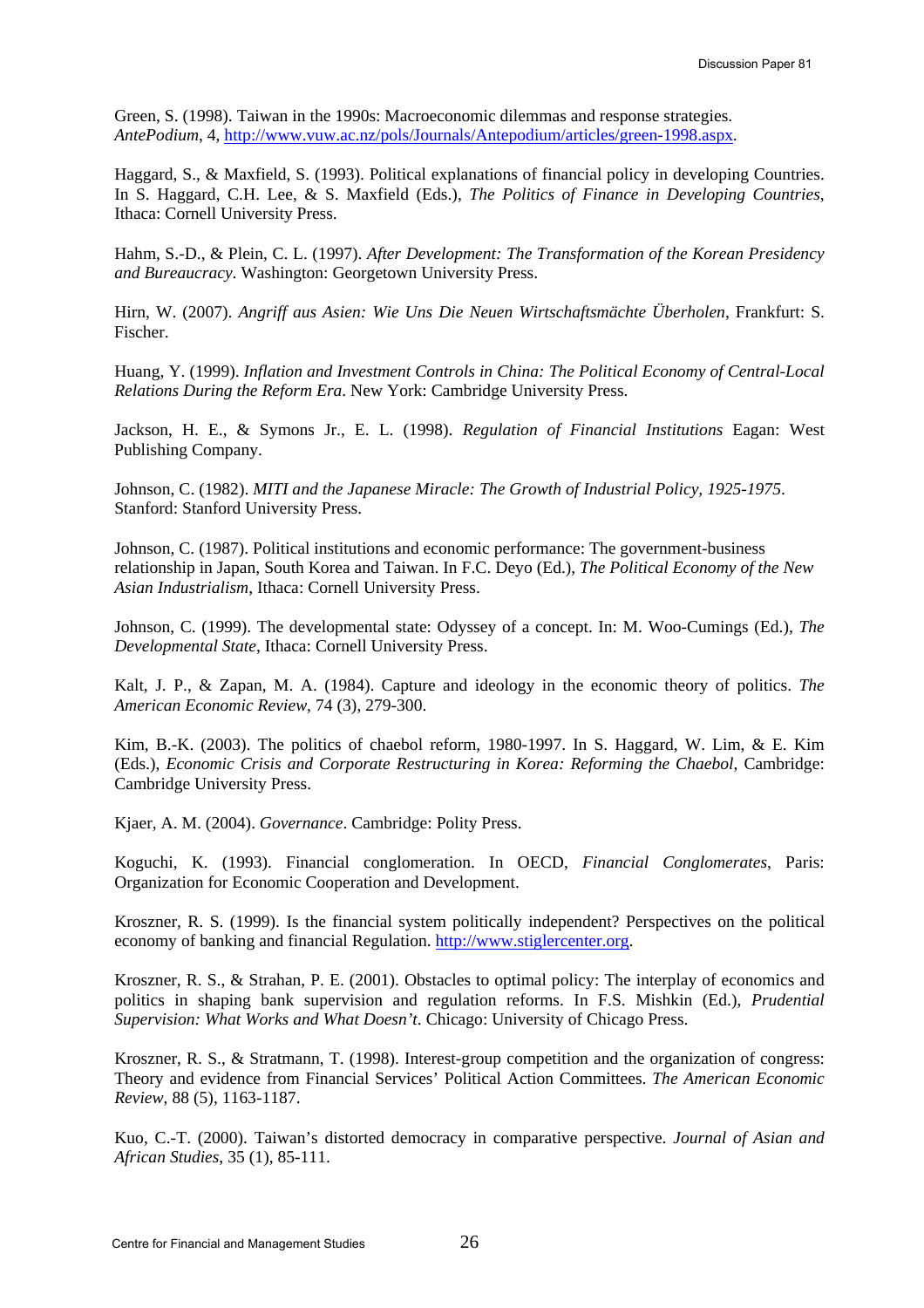Leung, J. (2003). State capacity and public sector reforms in post-crisis Korea. In A. Cheung, & I. Scott (Eds.), *Governance and Public Sector Reform in Asia: Paradigm Shift or Business as Usual?*, London: RoutledgeCurzon.

Mo, J. (2001). Political culture and legislative gridlock: Politics of economic reform in pre-crisis Korea. *Comparative Political Studies*, 34 (5), 467-492.

Mo, J., & Moon, C.-I. (1999). Epilogue: Democracy and the origins of the 1997 Korean economic crisis. In J. Mo, & C.-I. Moon (Eds.), *Democracy and the Korean Economy*, Stanford: Hoover Institution Press.

Mo, J., & Moon, C.-I. (2003). Business-government relations under Kim Dae-Jung. In S. Haggard, W. Lim, & E. Kim (Eds.), *Economic Crisis and Corporate Restructuring in Korea: Reforming the Chaebol*, Cambridge: Cambridge University Press.

Noll, R. G. (1989). Economic perspectives on the politics of regulation. In R. Schmalensee, & Willig, R. D. (Eds.), *Handbook of Industrial Organization* Volume II, Amsterdam: Elsevier.

Noll, R. G. (1991). The economics and politics of deregulation. *Jean Monnet Chair Papers*, Florence: The European Policy Unit at the European University Institute.

O'Riain, S. (2000). The flexible developmental state: Globalization, information technology and the 'celtic tiger'. *Politics & Society*, 28 (2), 157-193.

O'Riain, S. (2000). *The Politics of High-Tech Growth: Developmental Network States in the Global Economy*. Cambridge: Cambridge University Press.

Peltzman, S., Levine, M. E., & Noll, R. G. (1989). The economic theory of regulation after a decade of deregulation. *Brookings Papers on Economic Activity: Microeconomics*, 1989, 1-59.

Pempel, T. J. (1999). The developmental regime in a changing world economy. In M. Woo-Cumings, (Ed.), *The Developmental State*, Ithaca: Cornell University Press.

Peters, B.G., & Pierre, J. (2005). *Governing Complex Societies: Trajectories and Scenarios*, New York: Palgrave Macmillan.

Posner, R.A. (1974). Theories of economic regulation. *Bell Journal of Economics and Management Science*, 5, 335-358.

Shea, J.-D., & Sun, D. (1999). Financial crises and the prudential regulation of financial institutions. In G. De Brouwer, & W. Pupphavesa (Eds.), *Asia-Pacific Financial Regulation*. London: Routledge.

Steingart, G. (2006). *Weltkrieg um Wohlstand: Wie Macht und Wohlstand Neu Verteilt Werden*, München: Piper.

Wade, R. (2003). *Governing the Market: Economic Theory and the Role of Government in East Asian Industrialization*. Princeton: Princeton University Press.

Woo-Cumings, M. (1997). The political economy of growth in East Asia: A perspective on the state, market and ideology. In M. Aoki, H.-K. Kim, & M. Okuno-Fujiwara (Eds.), *The Role of Government in East Asian Economic Development: Comparative Institutional Development*. Oxford: Clarendon Press.

Woo-Cumings, M. (1999). Introduction: Chalmers Johnson and the politics of nationalism and development. In M. Woo-Cumings (Ed.), *The Developmental State*, Ithaca: Cornell University Press.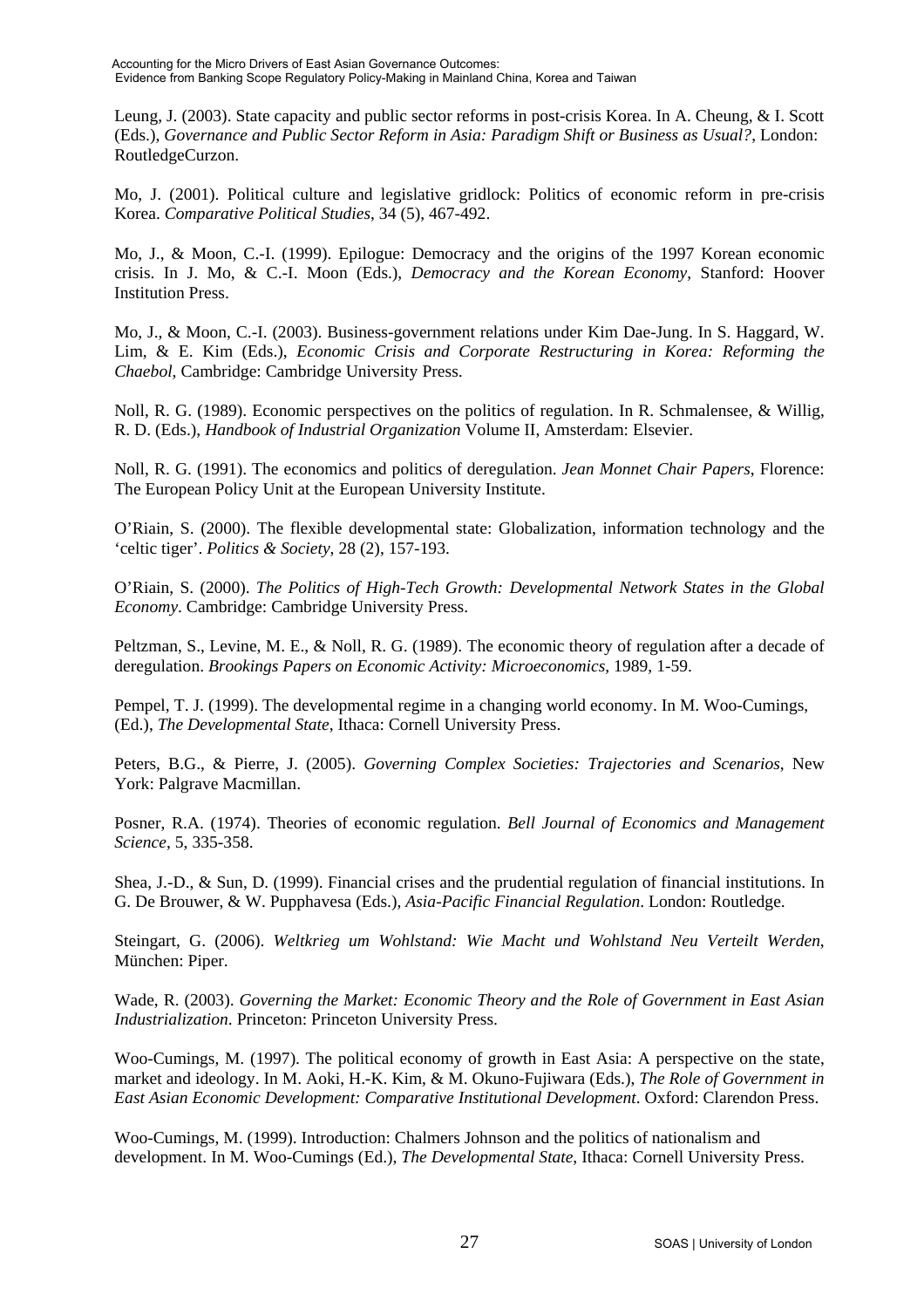|                            | Public interest theory of policy-<br>making                                                                        | Private interest theory of policy-<br>making                                                                  |  |
|----------------------------|--------------------------------------------------------------------------------------------------------------------|---------------------------------------------------------------------------------------------------------------|--|
| Actor(s)                   | The <b>state</b> (relevant governmental)<br>bureaucracies)                                                         | Groups of actors in polity,<br>economy, society more generally                                                |  |
| Motivation(s)              | Social welfare maximization                                                                                        | Self-interest maximization                                                                                    |  |
| Decision-making<br>process | Cost-benefit analysis                                                                                              | Group competition                                                                                             |  |
| Assessment for             | Benefits:                                                                                                          | Benefits:                                                                                                     |  |
| the East Asian<br>case     | Captures important<br>$\bullet$<br>dimension of East Asian<br>experience ('developmental<br>states at their best') | Richer analytical<br>$\bullet$<br>framework; acknowledges<br>the importance of self-<br>interest maximization |  |
|                            | Drawbacks:                                                                                                         | Drawbacks:                                                                                                    |  |
|                            | Simplistic; naïve                                                                                                  | Simplistic; cynical                                                                                           |  |

Table 1: The public and private interest theories of policy-making and their analytical relevance to the East Asian development experience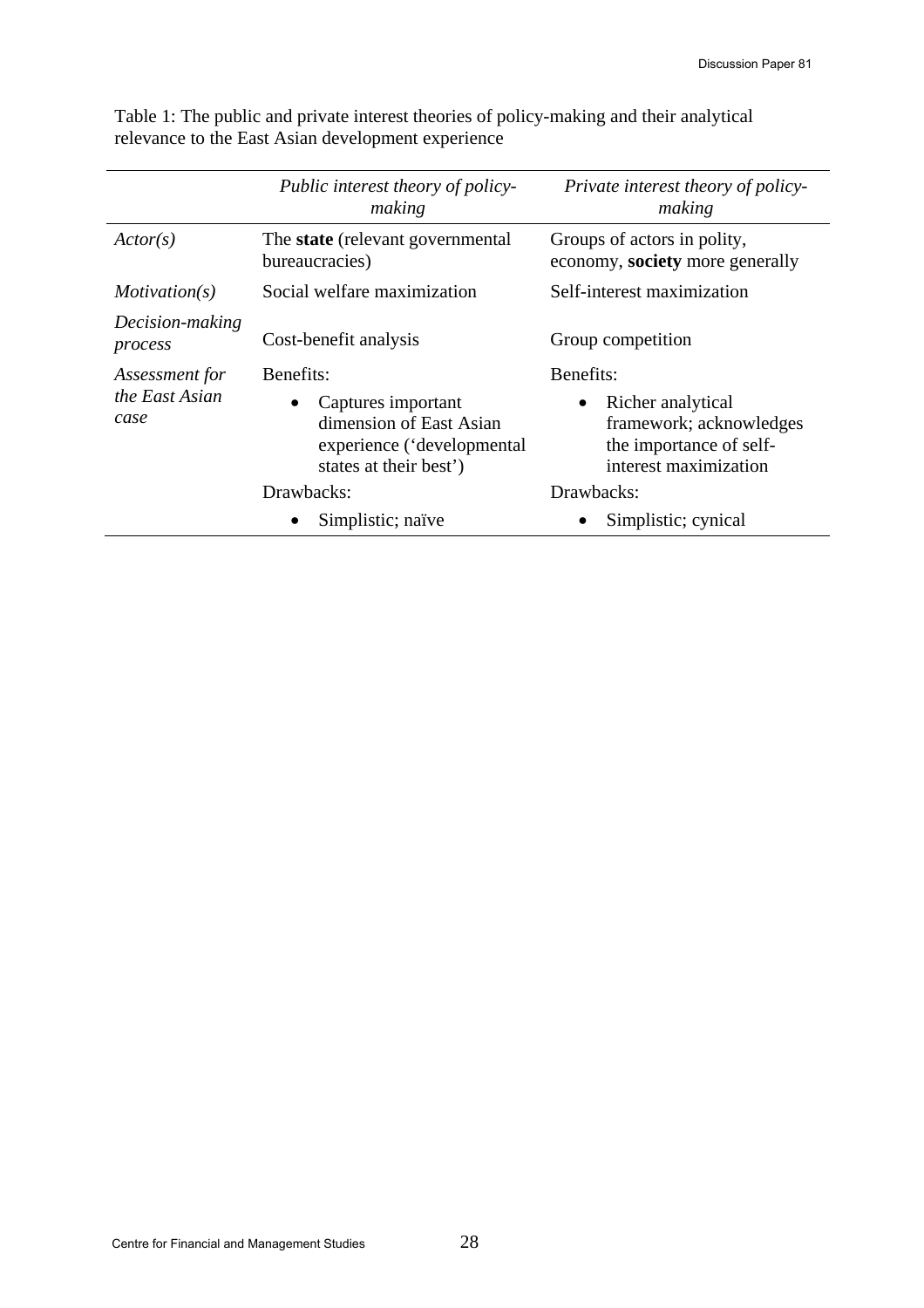| Player category           | China in 1995                                                                                                         |                          | Korea in 2000                                                                                                                     | Taiwan in 2001                                                                                                                        |
|---------------------------|-----------------------------------------------------------------------------------------------------------------------|--------------------------|-----------------------------------------------------------------------------------------------------------------------------------|---------------------------------------------------------------------------------------------------------------------------------------|
| 'Government'<br>Executive | CCP party-state:<br>Central level:<br>finance and                                                                     |                          | President (MDP) <sup>b</sup><br>and prime minister<br>$(ULD)^b$                                                                   | President and prime<br>minister $(DPP)^c$                                                                                             |
| Legislators <sup>a</sup>  | economics<br>'leadership small<br>group'; finance and<br>economics xitong<br>Local level: sub-<br>central governments |                          | National Assembly<br>$(GNP$ dominated) <sup>b</sup>                                                                               | Legislative Yuan<br>$(KMT\text{-dominated})^c$                                                                                        |
| Regulators                | People's Bank of<br>China                                                                                             |                          | Ministry of Finance<br>and Economy;<br>Financial<br>Supervisory<br>Commission                                                     | Ministry of Finance                                                                                                                   |
| 'Financial sector'        |                                                                                                                       |                          |                                                                                                                                   |                                                                                                                                       |
| <b>Banks</b>              | 'Big-four' state-<br>owned commercial<br>banks                                                                        |                          | State-owned<br>(nationalized)<br>commercial banks<br>and their unions;<br>foreign banks;<br>International<br><b>Monetary Fund</b> | State-owned<br>commercial banks;<br>private sector<br>banks, often with<br>links to industrial<br>enterprise groups;<br>foreign banks |
| <b>NBFIs</b>              | Trust and<br>investment<br>companies;<br>securities<br>companies                                                      | $\overline{\phantom{a}}$ | Investment banks<br>and insurance<br>companies, often<br>with links to the<br>chaebol                                             | Investment banks<br>and insurance<br>companies, often<br>with links to<br>industrial enterprise<br>groups                             |
| 'Customers'<br>Corporate  | Large state-owned<br>enterprises                                                                                      |                          | Chaebol                                                                                                                           | Industrial enterprise<br>groups; large SMEs                                                                                           |
| Retail                    | Individual savers                                                                                                     |                          | Individual<br>consumers of<br>financial services                                                                                  | Individual<br>consumers of<br>financial services                                                                                      |
| 'Others'                  | <b>NA</b>                                                                                                             |                          | Mass media, for<br>example<br>newspapers,<br>magazines and<br>electronic media                                                    | Mass media, for<br>example<br>newspapers,<br>magazines and<br>electronic media                                                        |

| Table 2: Key players in the recent banking scope regulatory policy-making arena |  |
|---------------------------------------------------------------------------------|--|
|                                                                                 |  |
|                                                                                 |  |

Note: <sup>a</sup> Legislators in the case of China typically follow the executive. <sup>b</sup> MDP refers to Millennium Democratic Party, ULD to United Liberal Democrats, and GNP to Grand National Party. C DPP refers to Democratic Progressive Party, and KMT to Kuo-Min-Tang (the National Party).

Sources: Press and literature search and interviews in Shanghai, Seoul and Taipei in 2006.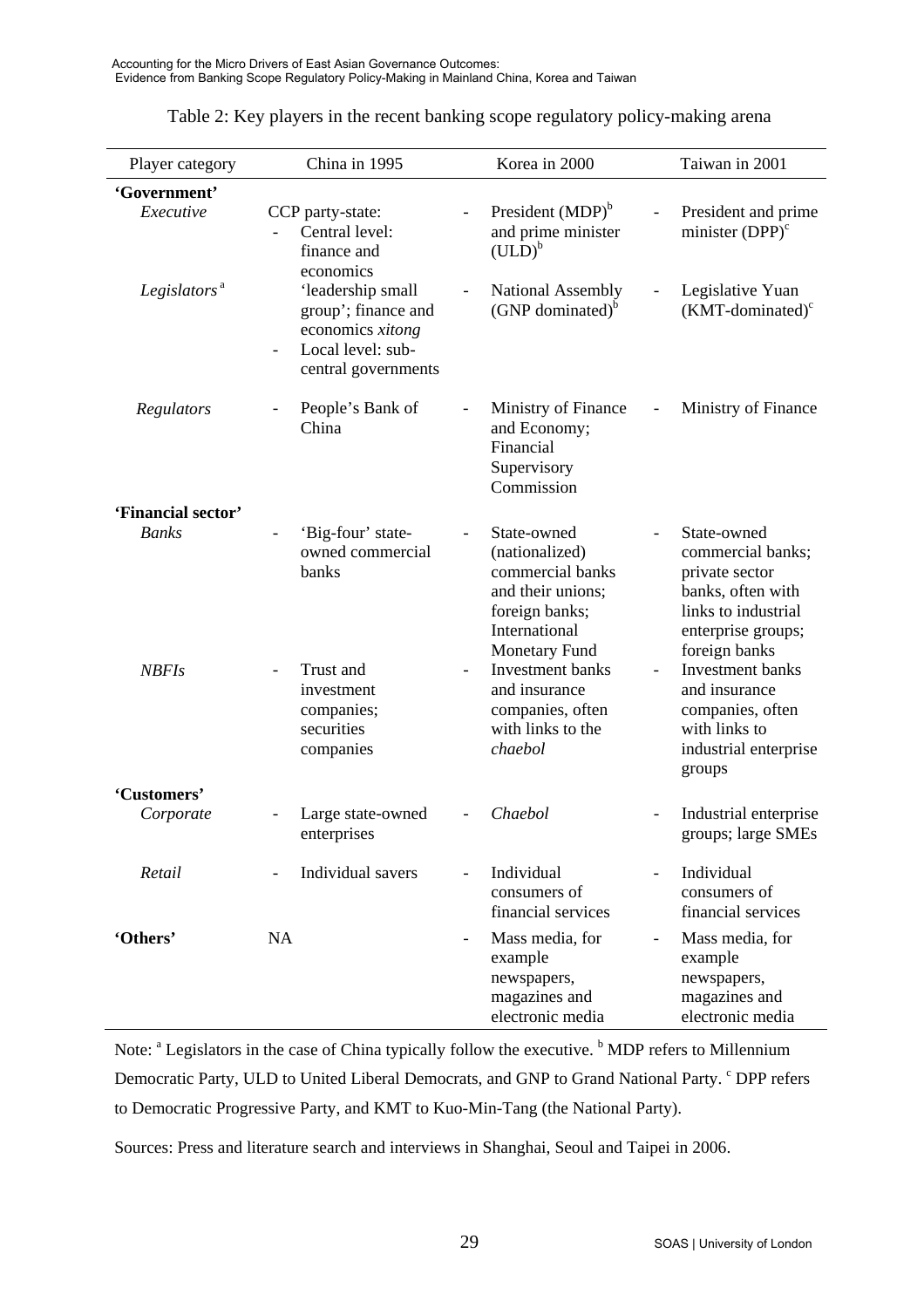



Figure 2: A matrix representation of the motivations-based analytical framework

|                                         |                                      | <b>Balance of interests</b><br>in favor of PI | <b>Balance of interests</b><br>opposed to PI |
|-----------------------------------------|--------------------------------------|-----------------------------------------------|----------------------------------------------|
|                                         | costs<br>Benefits oj<br>Λ<br>N       | Adoption                                      | B<br>Either                                  |
| Public interest theory<br>policy-making | Benefits of<br>costS<br>$\vee$<br>PI | C<br>Either                                   | Rejection                                    |

**Private interest theory of policy-making** 

Note: PI stands for 'policy initiative'.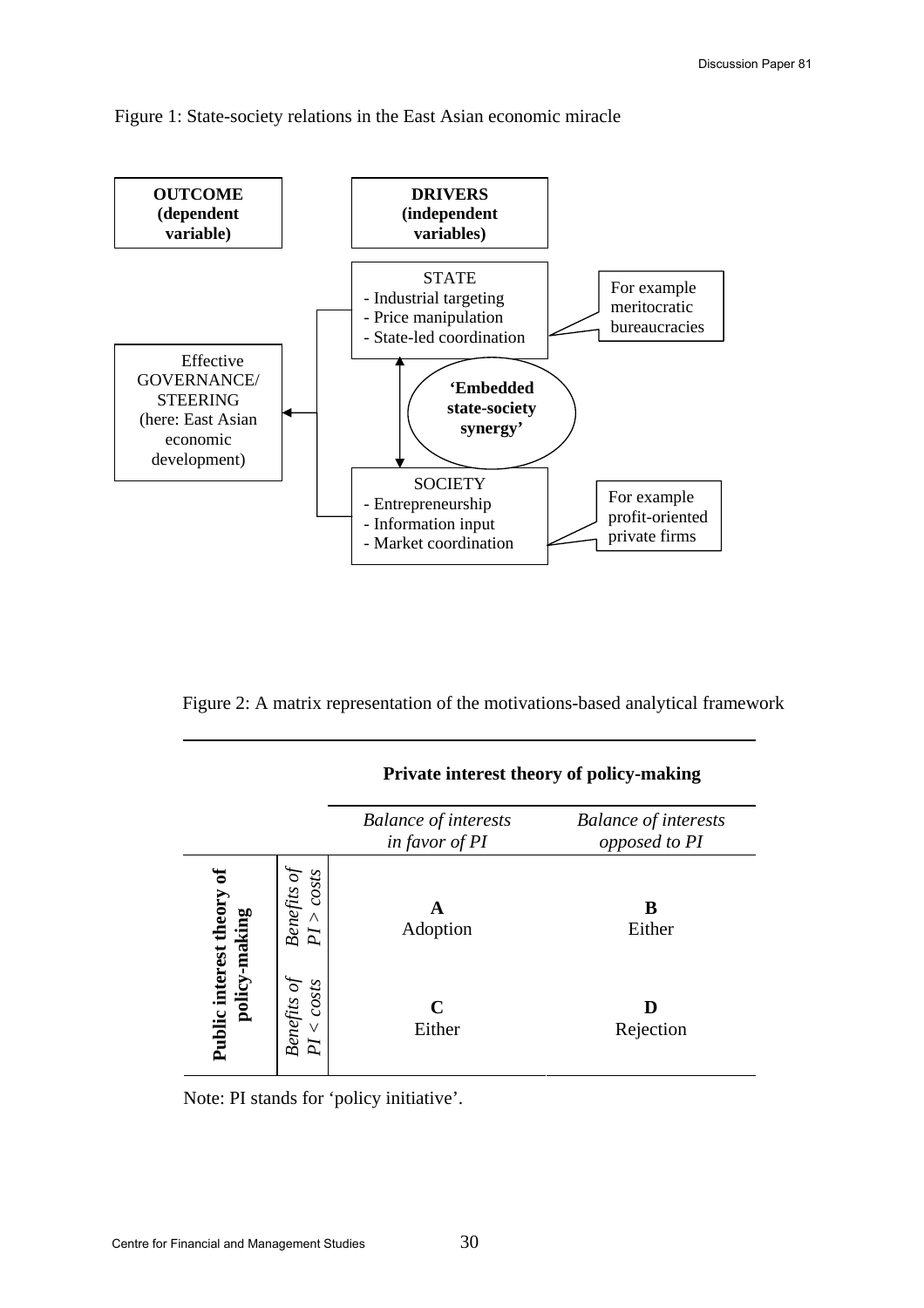